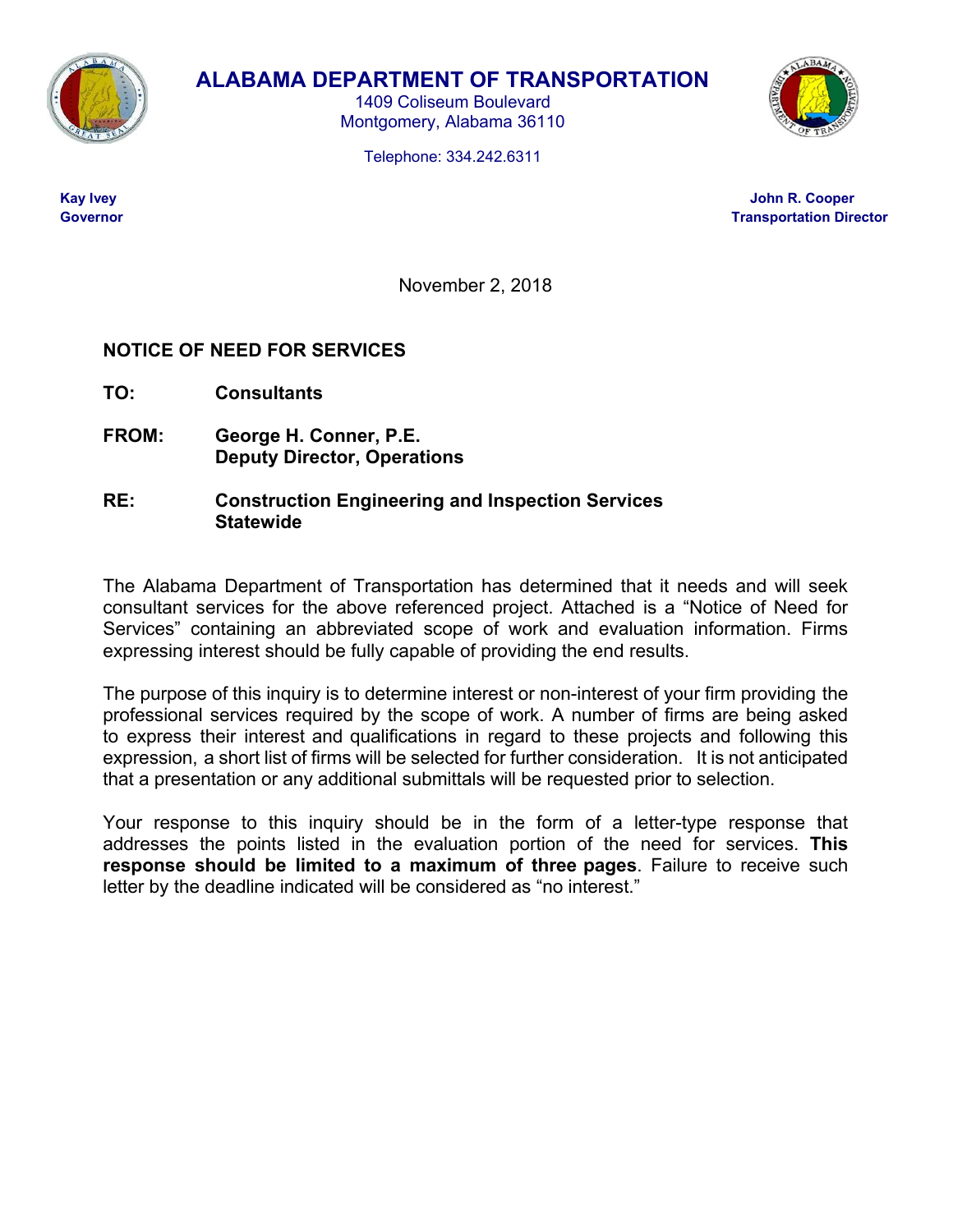# **NOTICE OF NEED FOR SERVICES**

Notice is hereby given that the Alabama Department of Transportation, 1409 Coliseum Boulevard, Montgomery, Alabama 36110, is requesting submittal of interest from all firms interested in performing work outlined in the following scope of work. This will be a unit-rate type agreement and approximately 20 consultants will be selected. Please note: The Department intends to utilize separate appropriate overhead rates for home office, field office, and geotechnical work.

#### **SCOPE OF WORK**

The CONSULTANT will perform construction engineering and inspection, materials sampling and testing and contract administration services on-call on a statewide basis for the STATE.

This will be a specific rate of pay AGREEMENT for a two-year period. The CONSULTANT will provide services, personnel and equipment as required by the STATE. The work to be performed by the CONSULTANT will be as follows:

#### **SECTION 1 - CONSTRUCTION ENGINEERING AND INSPECTION SERVICES**

1.0 PURPOSE:

This statement of work describes and defines services which are required for construction engineering, inspection, materials sampling and testing and contract administration for construction projects selected by the STATE.

# 2.0 SCOPE:

The CONSULTANT shall be responsible for all construction engineering and administrative functions as defined in this Scope of Work and referenced manuals and procedures. The CONSULTANT shall utilize effective control procedures to assure the construction of said project is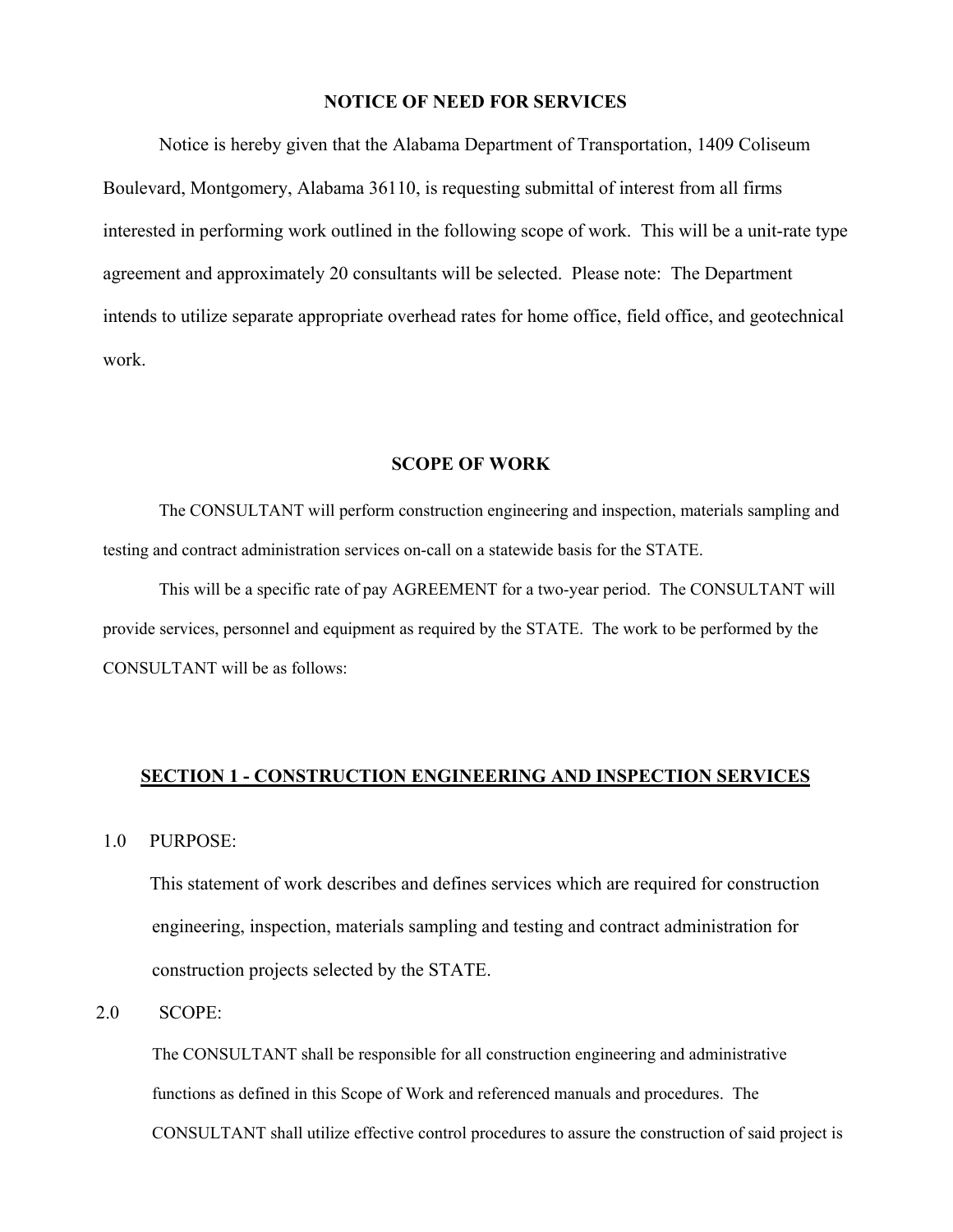performed in reasonable conformity with plans, specifications and contract provisions for assigned project.

The CONSULTANT shall provide professional, technical and administrative personnel, meeting requirements of the STATE in appropriate numbers at proper times to ensure that responsibilities assigned under this AGREEMENT are effectively fulfilled. All services shall be performed in accordance with established standard procedures and practices of the STATE. Prior to furnishing any services, the CONSULTANT shall be familiar with ALDOT procedures, standard and informal, and practices, standard and informal, for construction, engineering and contract administration used by the STATE. The STATE shall endeavor to provide the CONSULTANT at least ten (10) calendar days advance notice of the execution date for each construction contract to allow sufficient time for the CONSULTANT to schedule its activities. In the event of emergency needs, for a short-term basis (sickness, vacation, etc.), the STATE shall provide the CONSULTANT two days advance notice in order for the CONSULTANT to furnish required personnel. The CONSULTANT shall maintain close coordination with the STATE and the Contractor to minimize rescheduling of the CONSULTANT'S activities due to construction delays or changes in scheduling of the Contractor's activities.

3.0 DEFINITIONS:

- A. Transportation Director: The chief executive officer of ALDOT.
- B. Chief Engineer: The individual appointed by the Transportation Director to administer technical phases of ALDOT.
- C. Construction Bureau: The Bureau of ALDOT charged with administering ALDOT'S construction program.
- D. State Construction Engineer: Administrative head of the Bureau of Construction of ALDOT.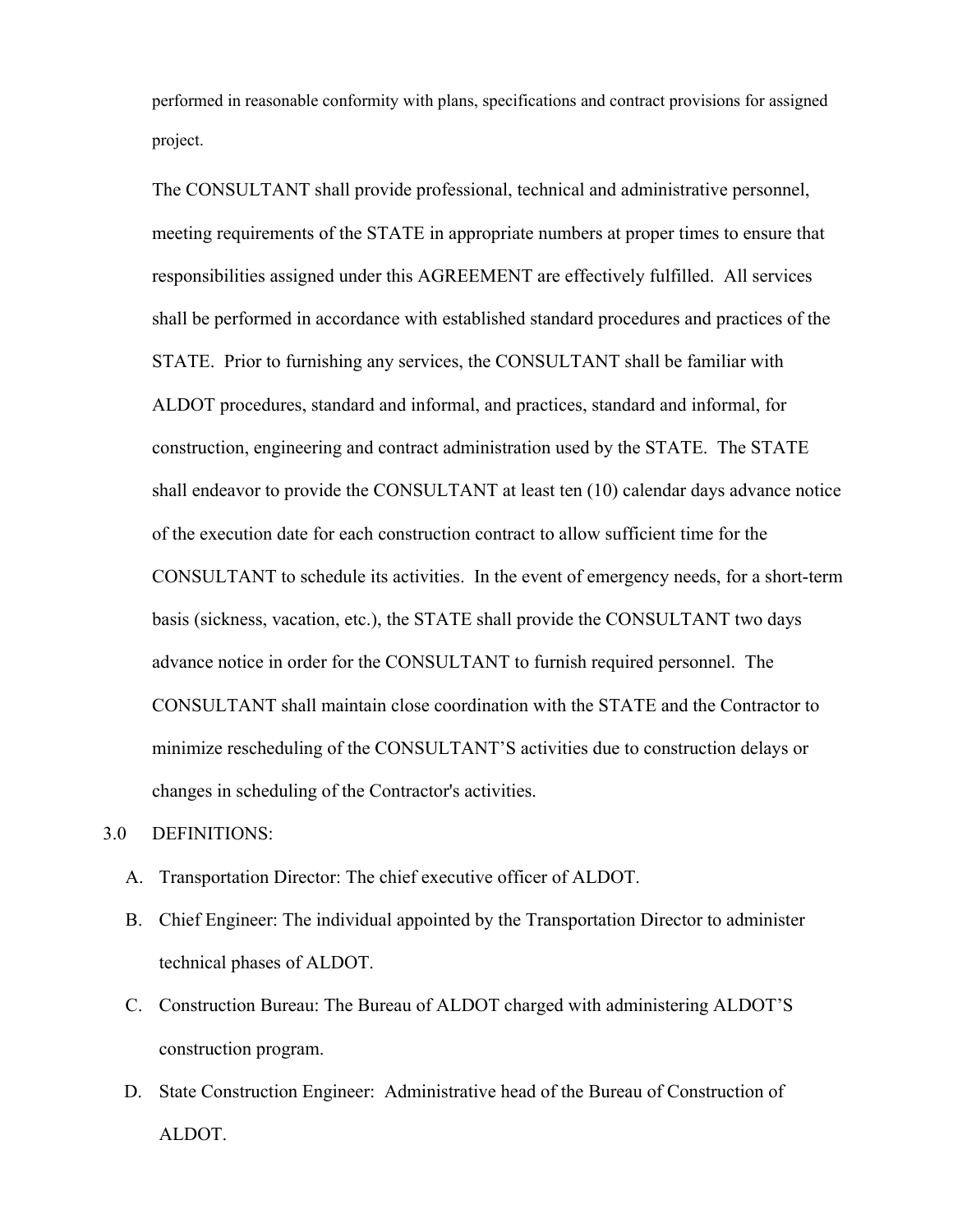- E. Project Manager, CONSULTANT: Qualified individual who has been assigned as the onsite person in charge of a construction contract. Project Manager, STATE: Qualified individual assigned by the STATE to manage Construction Engineering and Inspection contract formulated by this AGREEMENT and will be in responsible charge and direct control of project.
- F. FHWA: The Federal Highway Administration of the United States Department of Transportation.
- G. Construction Contract: Construction work let under separate contract(s) by ALDOT to contracting firm(s).
- H. Contractor: Contracting firm or its designated representatives awarded contract(s) to do construction work.
- I. Construction Contract Suspension: Cessation of construction activity on a construction contract.
- J. Region/Area/Division Engineer: Administrative head of ALDOT'S Region/Division.
- K. District Manager: Administrative head of one of ALDOT'S Districts.
- L. State Bridge Engineer: Administrative head of ALDOT'S Bridge Bureau.
- M. State Design Engineer: Administrative head of ALDOT'S Design Bureau.
- N. Consultant: Consultant firm(s) retained by ALDOT to perform all construction engineering and administrative functions as defined in this AGREEMENT.
- O. State Materials and Tests Engineer: Administrative head of ALDOT'S Materials and Tests Bureau.
- P. Region/Area/Division Materials and Tests Engineer: Employee designated by ALDOT to administer policies on materials sampling and testing in ALDOT'S Region/Division.
- Q. Consultant Design Engineer (when applicable): Consultant design engineer retained by ALDOT to design aforementioned project(s).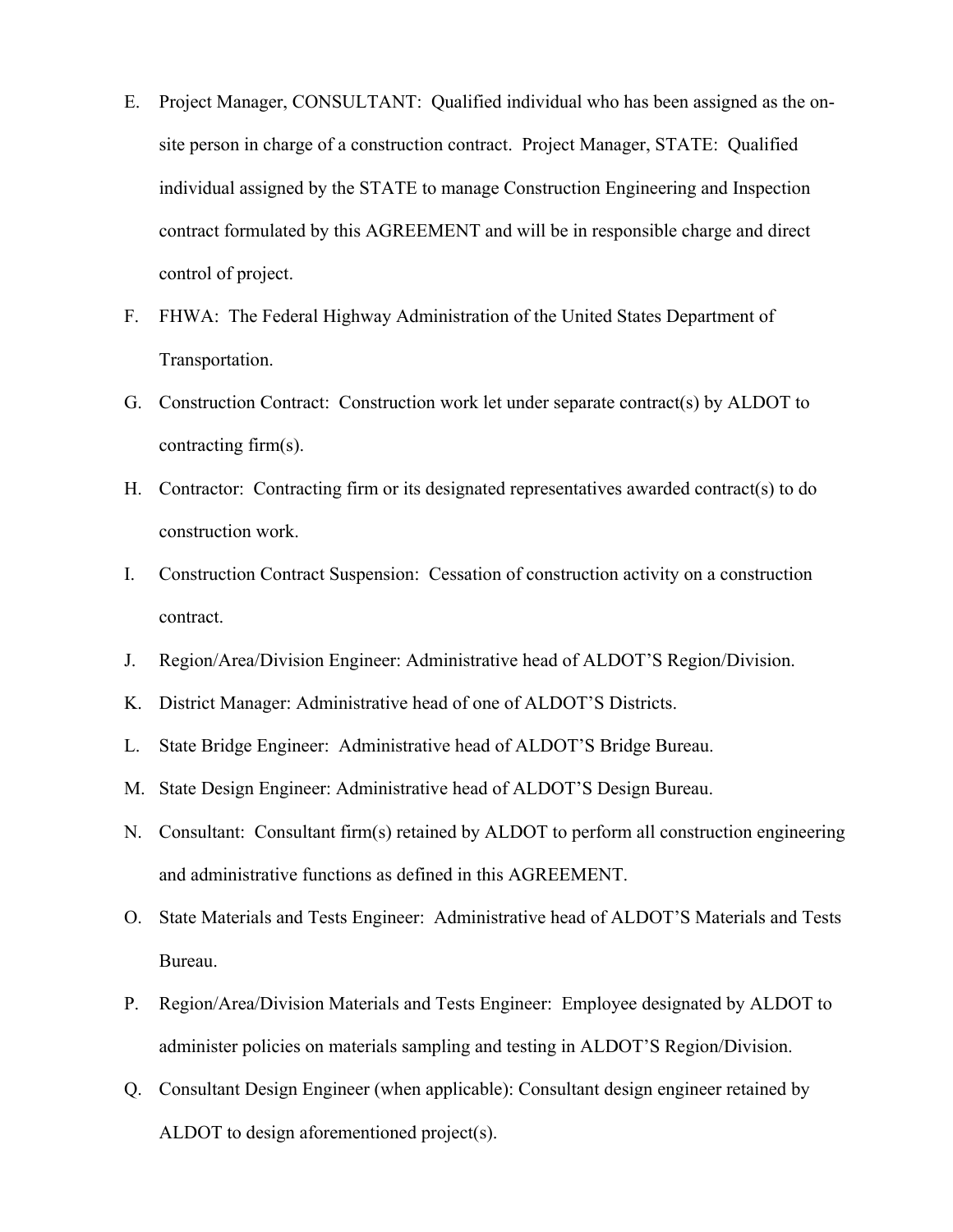- R. Region/Area/Division Construction Engineer: Employee designated by ALDOT to administer policies and procedures of construction projects covered by this AGREEMENT in ALDOT'S Region/Division.
- S. Region/Area/Division Consultant CE & I Engineer/Manager (when applicable): Employee of ALDOT designated by Region/Area/Division Construction Engineer to be in charge of project(s) covered by this AGREEMENT.
- T. Area/Division County Transportation Engineer (when applicable): Employee of ALDOT that administers policies and procedures of city and county construction projects let by ALDOT.
- U. County Engineer: Administrative head of the County Engineering Department.
- V. City Engineer: Administrative head of the Mayor's Office/City Engineering Department.

4.0 ITEMS TO BE FURNISHED BY THE STATE TO CONSULTANT:

A. The minimum Contract documents for each project shall be distributed to the CONSULTANT, via the Region/Area/Division Engineer, by ALDOT'S Office Engineer subsequent to award of construction contract for each project as follows:

5 sets Construction Plans - Half scale

3 sets Construction Plans - Full size (1 set to be used in preparation of as built plans)

2 sets Standard Drawings

1 copy of Executed Contract

B. An adequate supply of all standard forms to be used in fulfilling technical services under this AGREEMENT, disposable type molds for casting concrete test cylinders, sample cartons, sample bags and other expendable-type testing supplies. The CONSULTANT may use computerized forms approved by ALDOT. Construction and Materials Management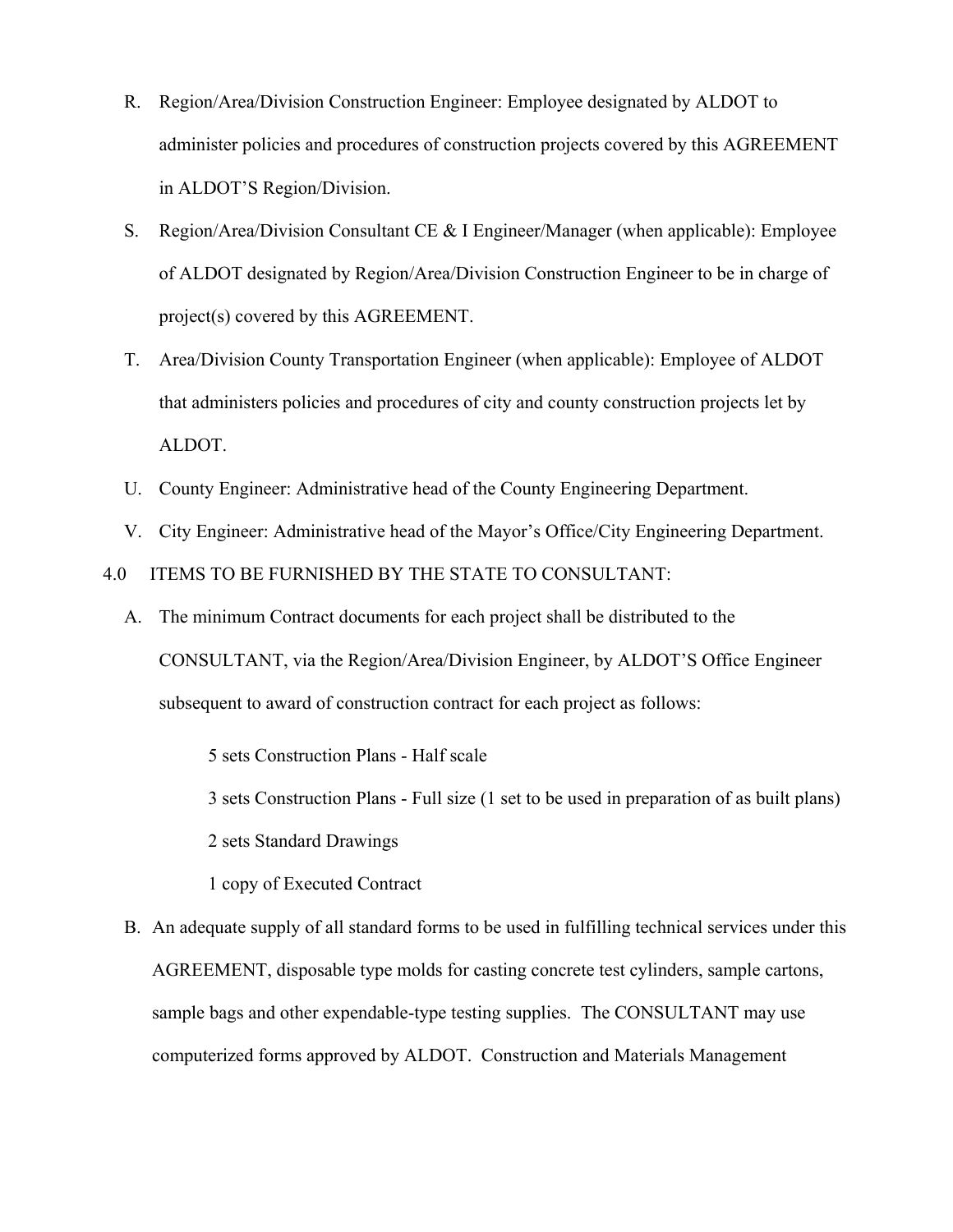Software including CAMMS, SiteManager, Stormwater Tracking System and Concrete Management System will be used for contract administration on designated projects.

- C. When determined by the Region/Area/Division Engineer, the STATE will furnish and maintain a Project Office at a location. The office will include shall meet all local, state and federal building codes and requirements and shall contain the following:
	- 1. A minimum 600 square feet heated and cooled office space.
	- 2. Floor space shall be divided into one restroom, one central work room and three private offices.
	- 3. Heating, air conditioning and lighting.
	- 4. Water cooler service (not bottled water).
	- 5. Hot and cold water service.
	- 6. If the office is a trailer, tie downs capable of withstanding winds up to hurricane force and trailer underpinning.
	- 7. Garbage and trash disposal service.
	- 8. Grass and weed control.
	- 9. Parking spaces for a minimum of five (5) vehicles; graded for drainage and suitably surfaced with an all-weather access road.
	- 10. The STATE shall provide janitorial service.
	- 11. Restroom connections to an existing sanitary sewer, a chemical holding tank, or approved septic tank.
	- 12. The minimum furniture shall be supplied as follows:
	- Per office 1 desk, 3 chairs
	- Per work room 1 plan table, 1 work table (drafting), 2 stools, 3 chairs, 1 water cooler dispenser, 1-4 drawer file cabinet, 10 feet of book shelving, 1 plan storage rack and appropriate fire extinguishers.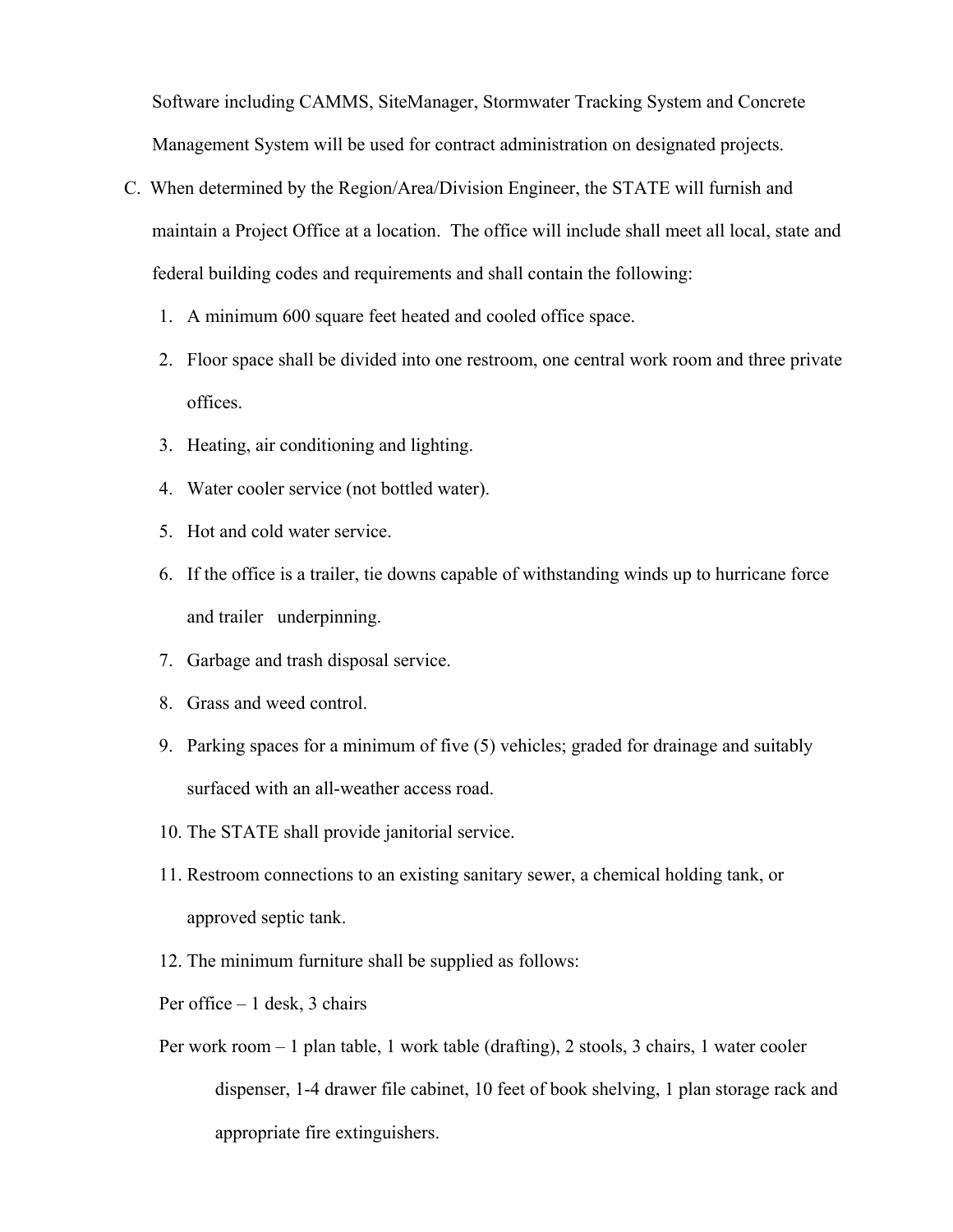- 13. The STATE shall provide computers, typewriters, calculators, etc. for STATE personnel and one telephone for each office and work room. The CONSULTANT shall be required to provide computers, tablet computers, smart phones, calculators, etc. for their personnel if needed to perform duties. All computers, tablet computers and smart phones provided by the CONSULTANT shall comply with the requirements listed in Article 1, Section 1, Paragraph 5.B.13 of this AGREEMENT.
- 14. The STATE shall provide a facsimile machine and a copier for use by the STATE and consultant personnel. The CONSULTANT shall be allowed to furnish personal equipment for his own use at no cost to the STATE.
- 15. The STATE shall provide testing equipment, photographic equipment, tapes, rulers, field books and other miscellaneous items necessary for satisfactory performance of work.
- 16. The CONSULTANT shall provide all surveying equipment and it must be the latest technical equipment such as electronic total stations, data collection, hand-held computers, automatic levels, hand-held two-way radios, electronic pipe and cable locators and complete safety equipment.
- 17. Routine items for operation of the office such as stamps, postal costs, utility service, etc., shall be supplied by the STATE.

#### 5.0 ITEMS FURNISHED BY THE CONSULTANT:

#### A. Document Compliance

 The requirements outlined within printed documents listed below are a condition of this contract. The CONSULTANT shall obtain, without cost to STATE, at least one copy of each document. One copy of each document shall be available at project office at all times. Compliance with these guides, manuals, procedures, and advisories shall be a requirement of this AGREEMENT.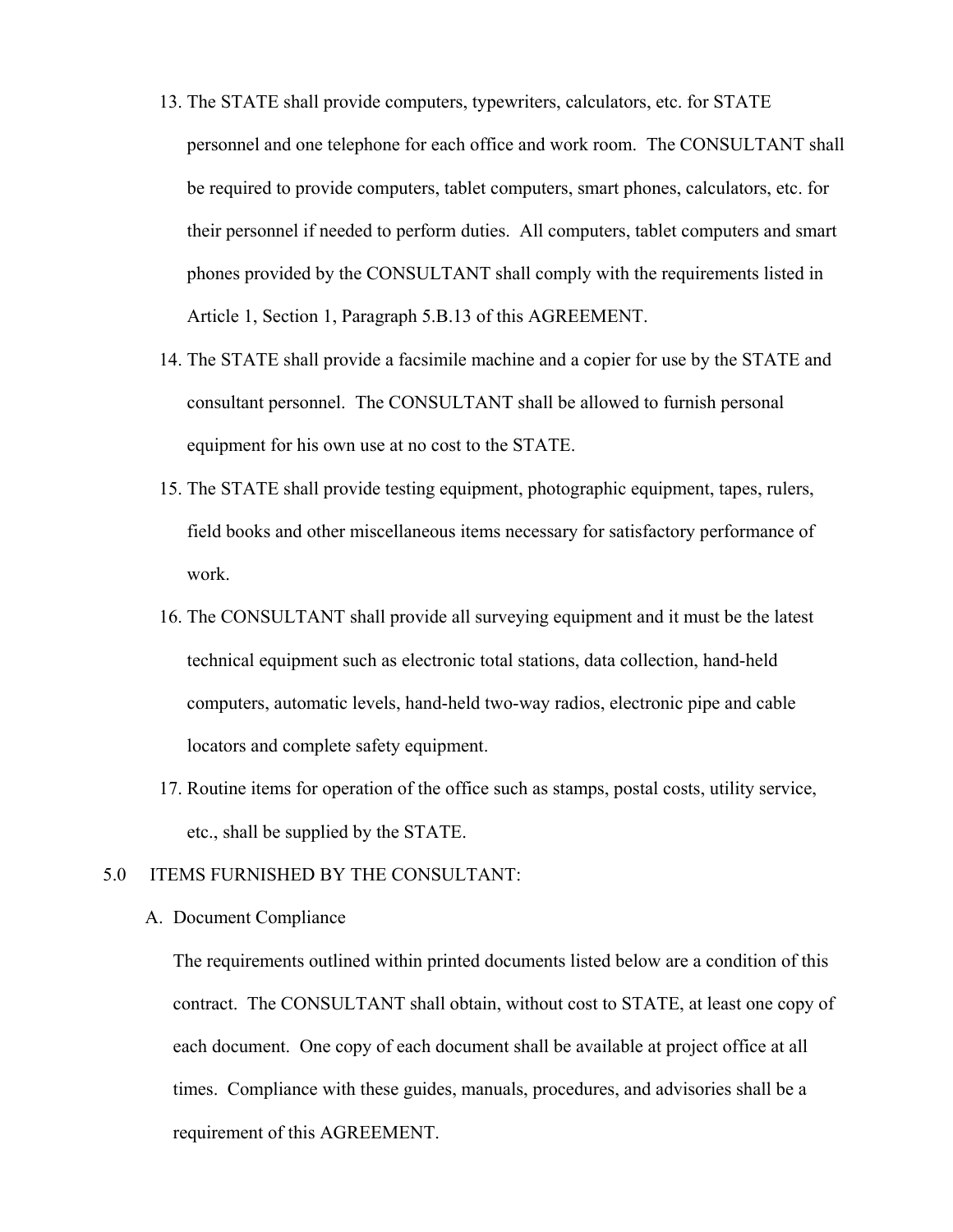- 1. All active Construction Information Memorandums issued, prior to or after execution of this AGREEMENT, by ALDOT'S State Construction Engineer. These procedures convey certain practices and procedures of ALDOT relating to construction supervision and administration of contracts. A copy of each Memorandum issued on or subsequent to execution of this AGREEMENT shall be furnished to the CONSULTANT in a timely manner by ALDOT'S Region/Area/Division Construction Engineer. (Said manual is available on ALDOT'S website)
- 2. Guidelines for Operations issued by ALDOT. (Said manual is available on ALDOT'S website)
- 3. All Technical Advisories and Memorandums issued, prior to or after execution of this AGREEMENT, by ALDOT'S State Materials and Tests Engineer. The advisories convey certain practices and procedures of ALDOT relating to sampling and testing of materials used in construction projects. A copy of each advisory issued on or subsequent to execution of this AGREEMENT shall be furnished to the CONSULTANT in a timely manner by ALDOT'S Region/Area/Division Materials and Tests Engineer. (Said manual is available on ALDOT'S website)
- 4. ALDOT'S Testing Manual as issued by ALDOT'S State Materials and Tests Engineer. This manual sets out test frequency of acceptance samples and tests, sampling point, sample size, sampling and test methods and appropriate report forms for materials to be incorporated into construction projects. This Manual also contains Bureau of Materials and Tests (ALDOT) procedures referenced in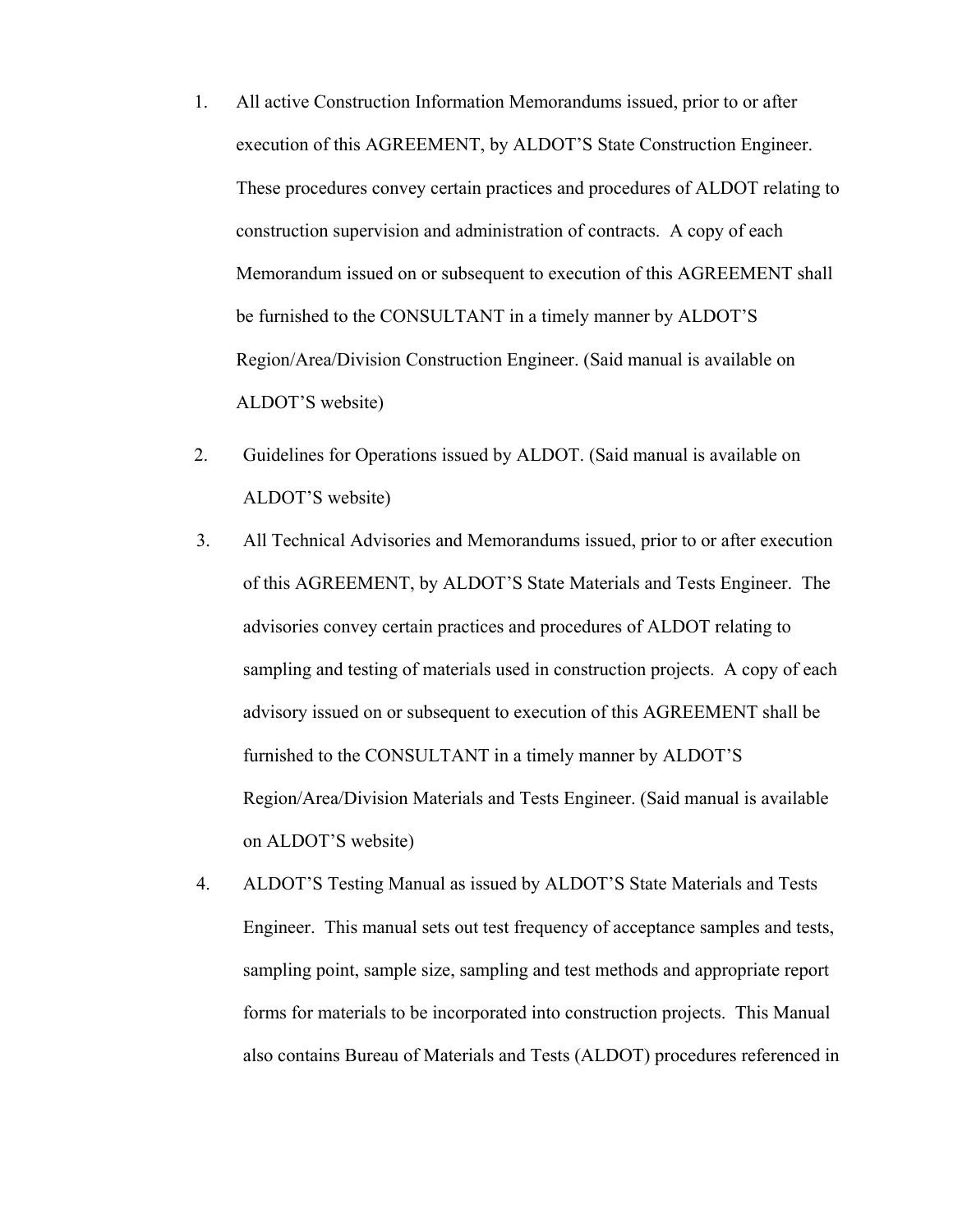the Manual and/or specifications and BMT worksheets and test report forms. (Said manual is available on ALDOT'S website)

5. ALDOT'S Construction Manual. This manual describes in detail many of the procedures and practices of ALDOT relating to construction engineering and inspection.

(Said manual is available on ALDOT'S website)

- 6. A tabulation of required ALDOT'S technician certifications relating to construction engineering and inspection.
- 7. Applicable ALDOT Standard Specifications for Highway Construction with one copy for each of the CONSULTANT'S personnel.
- 8. The applicable Roadway and Traffic Design Standards.
- 9. The applicable Alabama Regulations for Control of Radiation Chapter 420-3-26 Radiation Control as issued by the State of Alabama Health Department.
- 10. ALDOT'S manual of Materials, Sources and Devices with Special Acceptance Requirements as issued by the State Materials and Tests Engineer. (Said manual is available on ALDOT'S website)
- 11. FHWA Manual on Uniform Traffic Control Devices.
- 12. One copy of the Radiological Safety Manual for use of Nuclear Moisture/Density and Asphalt Content Gauges as issued by ALDOT'S State Materials and Tests Engineer for each project on which there is a nuclear testing device.
- 13. The AASHTO Standard Specifications for Transportation Materials and Methods of Sampling and Testing.
- 14. Copies of all applicable ASTM Standards.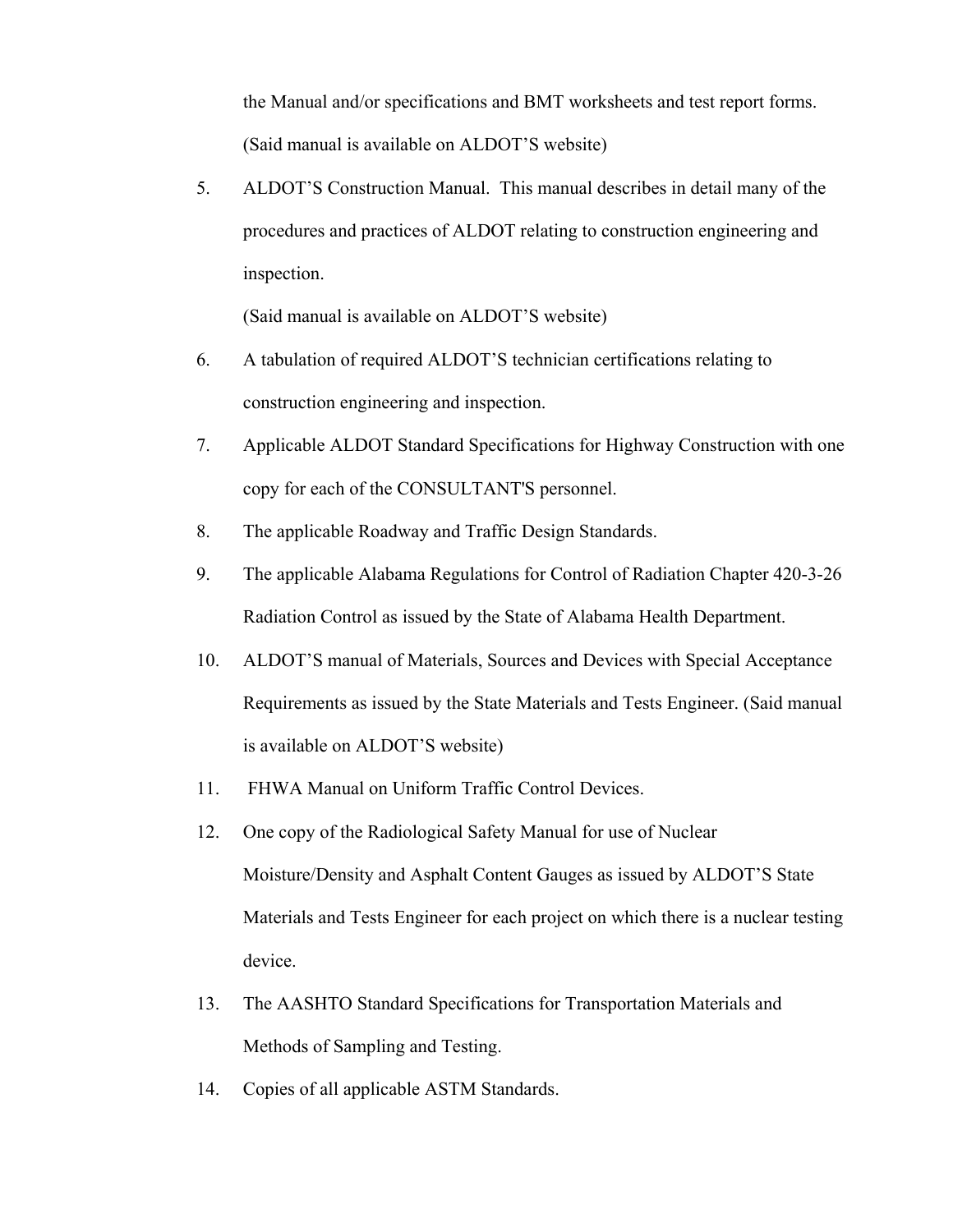- B. When requested by the STATE, the CONSULTANT shall furnish and maintain a Project Office within project work limits, or other location approved by the Region/Area/Division Engineer. The site of said office, size of office and accommodations shall have prior written approval by the Region/Area/Division Engineer. The office shall meet all local, state and federal building codes and requirements and shall contain the following:
	- 1. A minimum of 600 square feet heated and cooled office space.
	- 2. Floor space shall be divided into two restrooms, one central office, and three private offices. One of the private offices, within same confines as the CONSULTANT, shall be suitably furnished and maintained as an office for use of the STATE, if requested. This office space shall contain no less than 180 square feet. The minimum office equipment to be provided by the CONSULTANT for the STATE office shall consist of one desk and complimentary office chair; two conference room chairs; drawing table (4' x 6' minimum size); drafting stool; filing cabinets as needed and telephone service or as approved by the Region/Area/Division Engineer.
	- 3. Heating, air conditioning and lighting.
	- 4. Water cooler service (not bottled water).
	- 5. Hot and cold water service.
	- 6. One (1) fire extinguisher (Minimum size 10# CO2) per 200 square feet of floor space.
	- 7. If the office is a trailer, tie-downs capable of withstanding winds up to hurricane force. (See NOTE in 603.1(a) about tie down strap requirements).
	- 8. Office trailer underpinning with materials approved by the Region/Area/Division Engineer.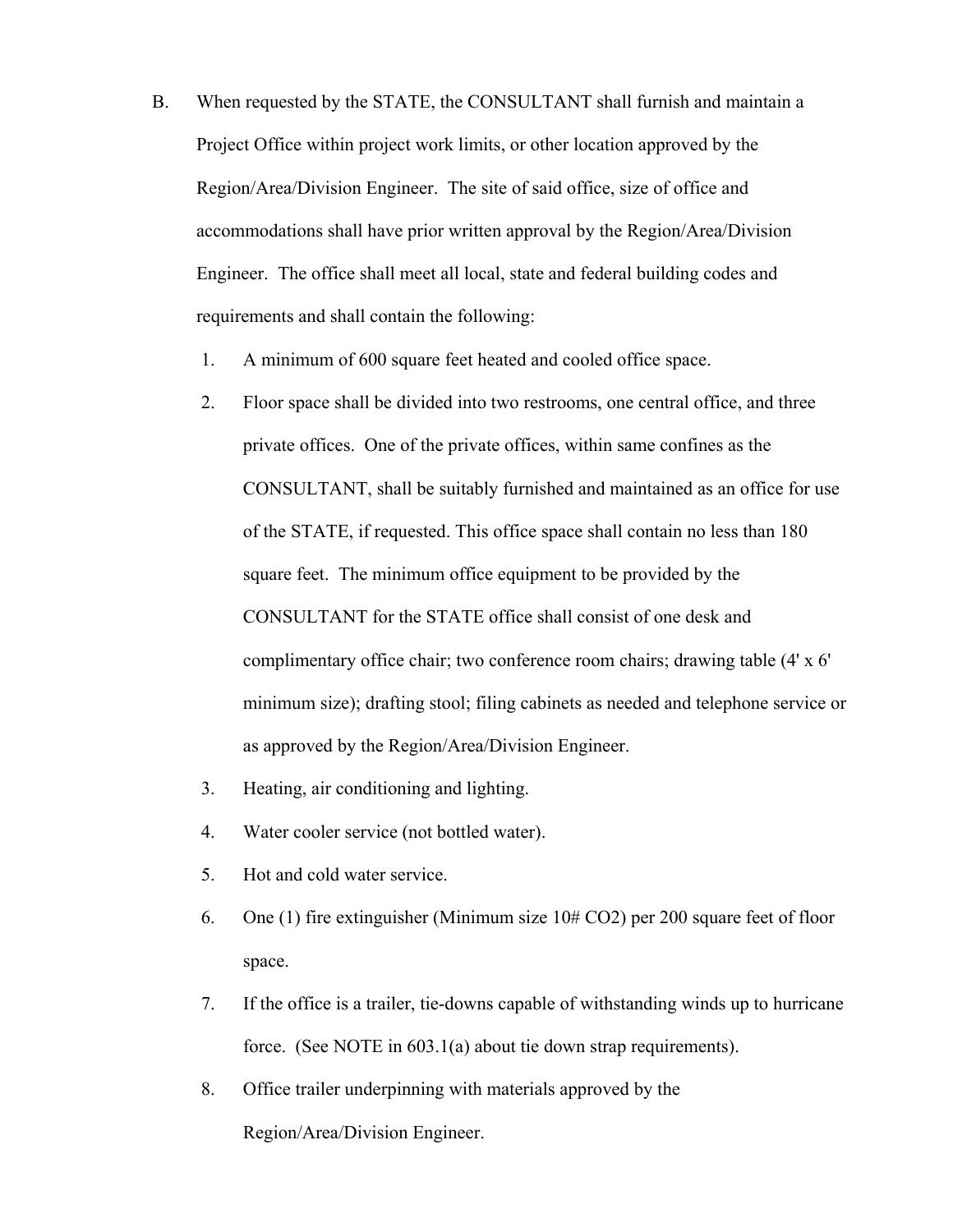- 9. Garbage and trash disposal service.
- 10. Grass and weed control at office site to a maximum of three (3) inches in height by mowing for a distance of five (5) feet outside security fencing (if provided), or within boundaries as approved by the Region/Area/Division Engineer.
- 11. The CONSULTANT shall provide janitorial service.
- 11. Parking spaces for a minimum of eight (8) vehicles, plus additional spaces for use by the CONSULTANT'S vehicles, graded for drainage and suitably surfaced, with an all-weather access road.
- 12. Restroom connections to an existing sanitary sewer, a chemical holding tank, or approved septic tank.
- 13. The CONSULTANT shall have available, for use in the field office, a personal computer. The personal computer shall comply with at least current minimum ALDOT desktop hardware standards and shall contain a current ALDOT remote network interface device. Additionally, the computer shall be equipped with a printer conforming to current minimum ALDOT standards with 11x17 print capabilities. The said computer shall include current ALDOT standard Microsoft Office configuration, as well as, current ALDOT production versions of Bentley software. All CADD files are required to be completely compatible with the Department's current production versions of Bentley software. In addition, the CONSULTANT shall have available tablet computers and/or smart phone for use in the field inspections and documentation, if required. The tablet computer and/or smart phone shall comply with at least current minimum ALDOT standards and have the access to the internet via an air card or Wi-Fi connection. Ownership and possession of such computers and smart phones shall remain at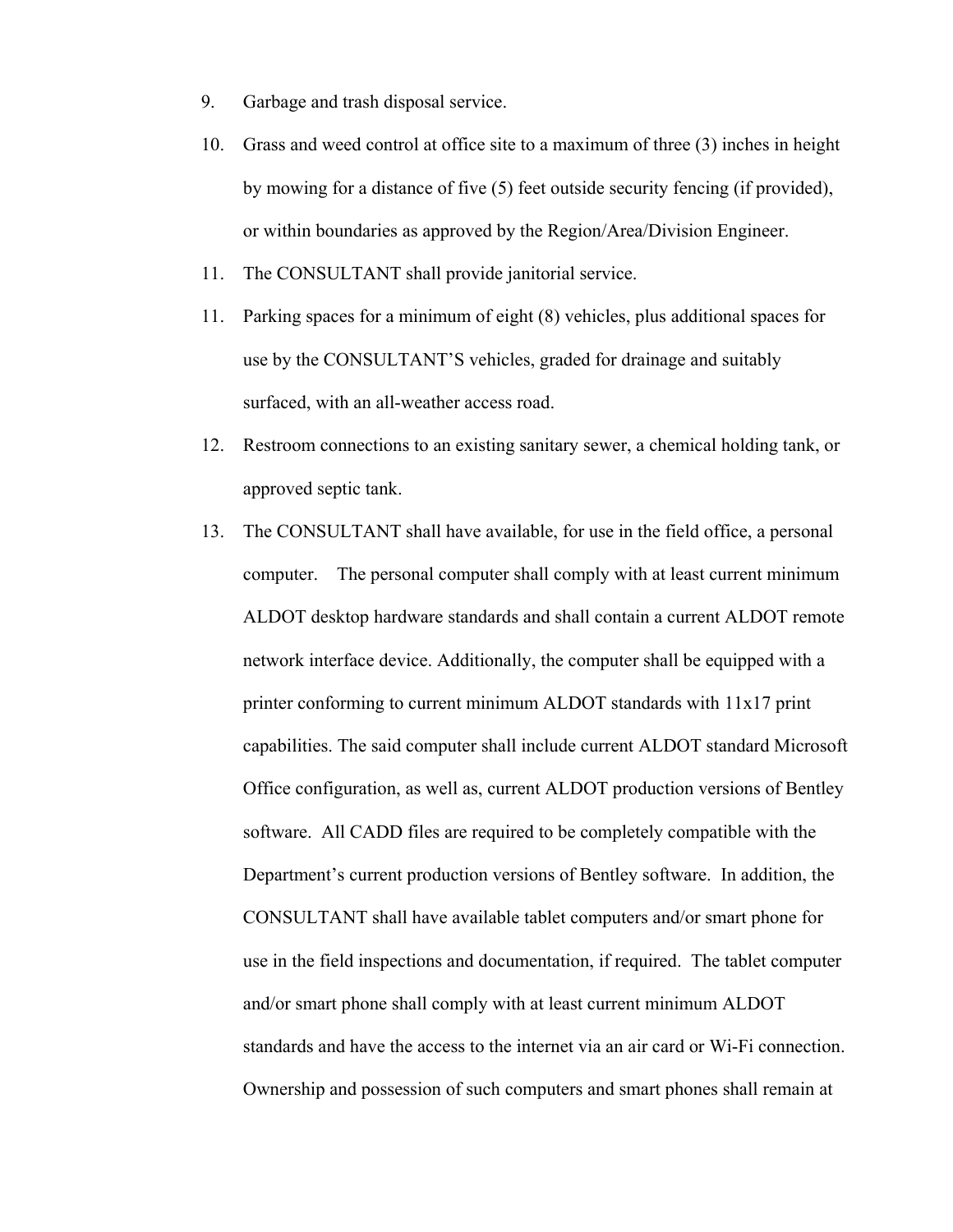all times with the CONSULTANT. The CONSULTANT shall be responsible for requesting a password to access ALDOT'S computer network.

 The CONSULTANT shall also furnish such other shelter, storage and parking space as required by the Region/Area/Division Engineer to effectively carry out the CONSULTANT'S responsibilities under this AGREEMENT. The CONSULTANT shall provide appropriate type of vehicles in numbers as approved by the Region/Area/Division Engineer, to accommodate the CONSULTANT'S project personnel. Furniture and office equipment, supplied by the CONSULTANT, shall consist of desks, chairs, drafting tables, bookcases, file cabinets, calculators, facsimile machine, photo-copier, typewriters, telephones and other items determined by the Region/Area/Division Engineer to be necessary in order to fulfill work under this AGREEMENT. The CONSULTANT shall provide all survey equipment, photographic equipment, tapes, rulers, field books and any other items necessary for satisfactory performance of work. Quantity and quality of the items require the Region/Area/Division Engineer's approval. Equipment shall be either U.S. Customary or metric as directed by the Region/Area/Division Engineer. Routine items for operation of the office, such as stamps, postal costs, custodial fees, utility

service, etc., shall be supplied by the CONSULTANT.

6.0 LIAISON:

The CONSULTANT shall be fully responsible for fulfilling all functions assigned to it by this AGREEMENT. The CONSULTANT'S activities and decisions relating to project(s) shall be subject to review by the Region/Area/Division Engineer. The CONSULTANT shall provide coordination of all activities, correspondence, reports, and other communications related to its responsibilities under this AGREEMENT. No personnel shall be assigned until written notification by the Region/Area/Division Engineer has been issued. Construction engineering and inspection forces shall be required of the CONSULTANT at all times when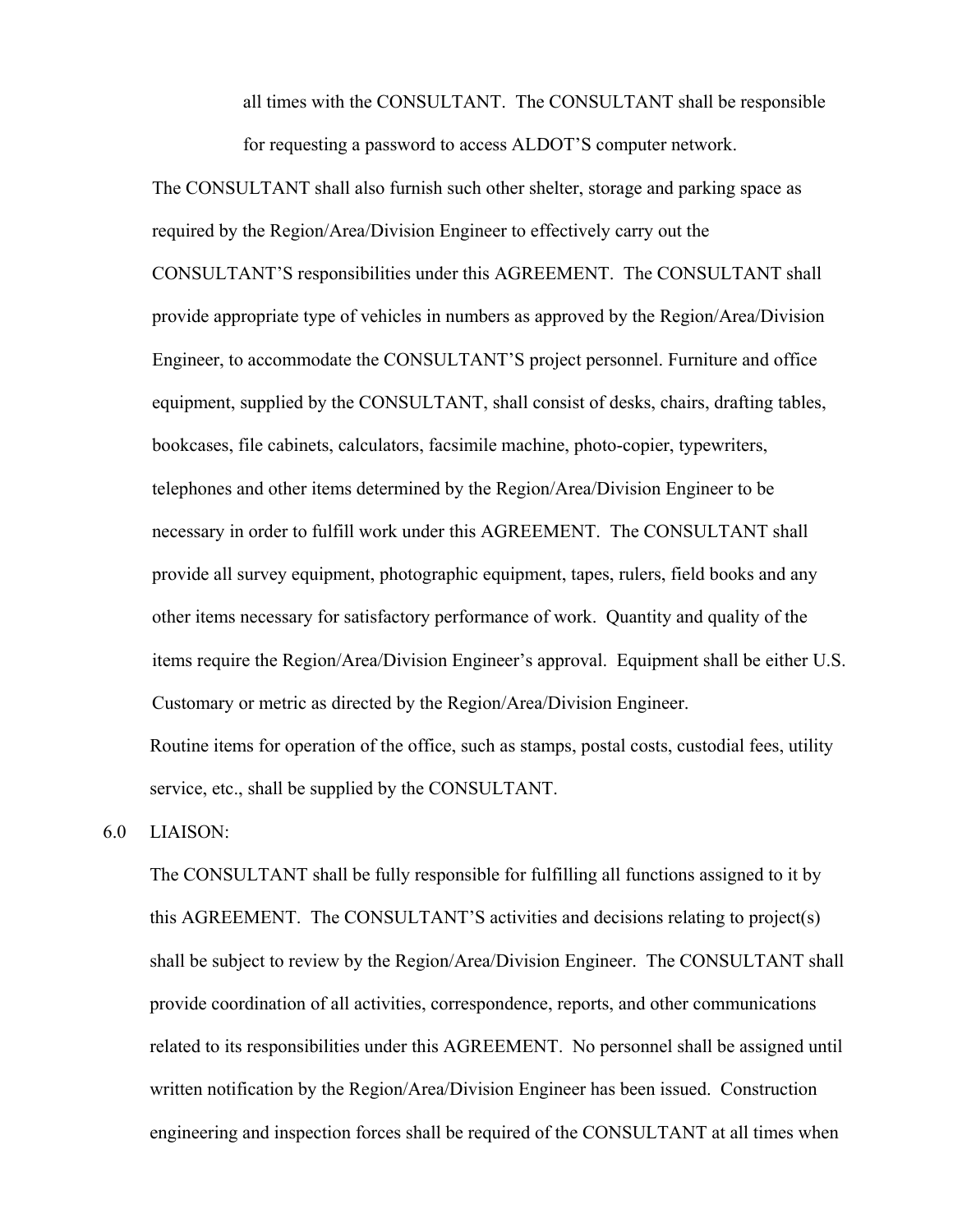required by the STATE. If construction contract is suspended, the CONSULTANT'S forces shall be adjusted at the direction of the Region/Area/Division Engineer to correspond with type of suspension, either complete suspension or partial suspension.

# 7.0 COOPERATION AND PERFORMANCE OF THE CONSULTANT:

During the period of this AGREEMENT, the STATE shall conduct reviews of various phases of the CONSULTANT'S operations, such as construction inspection, materials sampling and testing and administrative activities. Reviews shall be conducted to determine compliance with this AGREEMENT and sufficiency with which procedures are being effectively applied. These reviews are to assure that construction work and administrative activities are performed in reasonable conformity with the STATE policies, plans, specifications and contract provisions. The STATE shall have complete access, at all times, to project site, project office, all project records and any other CONSULTANT items associated with said project or this AGREEMENT. The CONSULTANT shall cooperate and assist the STATE representatives in conducting said reviews. When deficiencies are indicated in a review, immediate remedial action shall be implemented by the CONSULTANT in conformance with the STATE'S recommendations. The STATE'S remedial recommendations and the CONSULTANT'S actions are to be properly documented by the Region/Area/Division Engineer. The CONSULTANT shall be responsible for accuracy of its work and shall promptly implement policies and procedures reasonably necessary to prevent errors, omissions, or noncompliance with said contract terms. If the CONSULTANT'S services hereunder contain errors, omissions, or are not compliant with terms of said contract, the CONSULTANT, upon receipt of written notice of such defects from the STATE, shall correct such errors, omissions or noncompliance at its own expense. However, when the CONSULTANT is responsible for managing a project and where CONSULTANT errors, omissions or contractual lapses caused increased costs, delays, or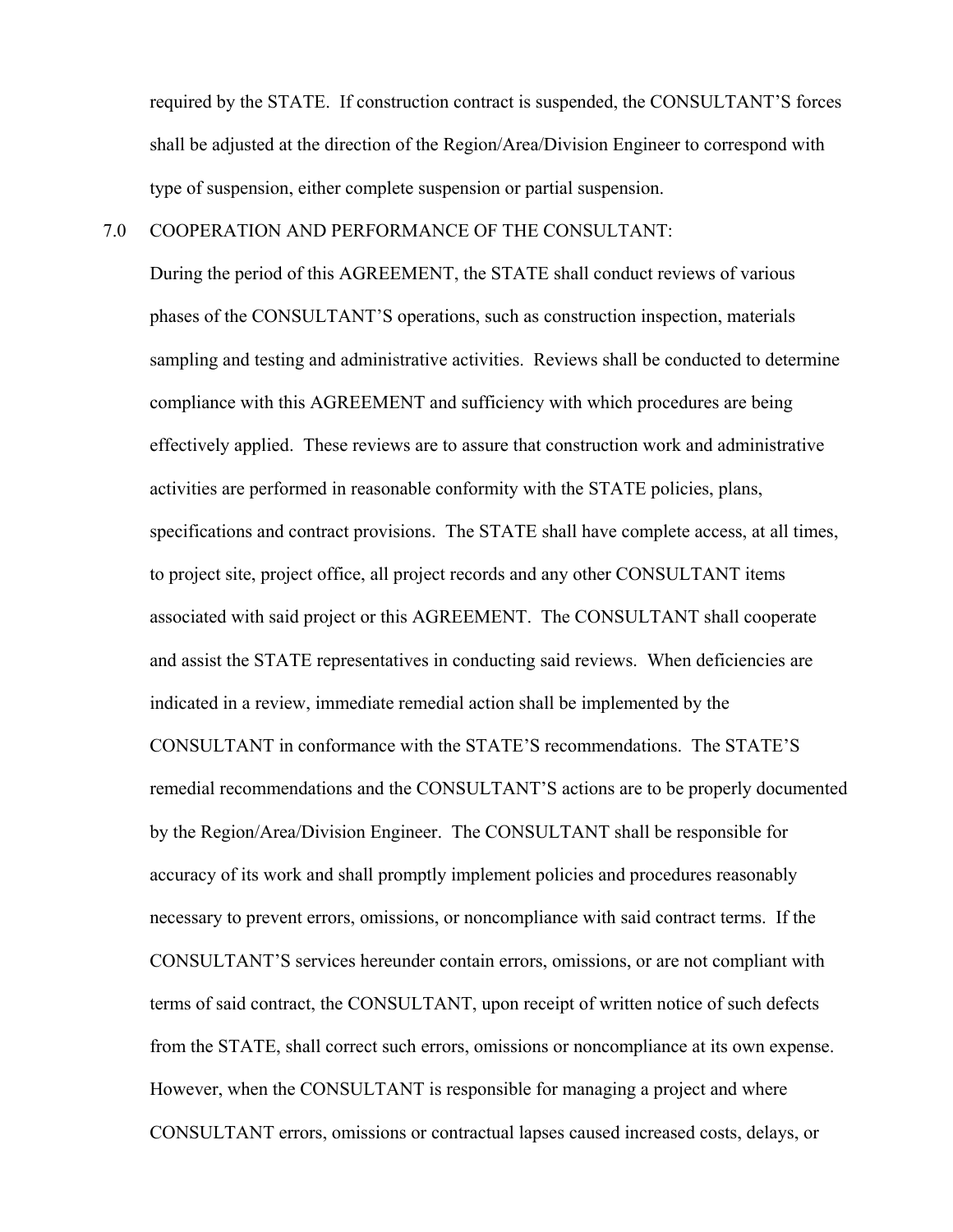other damages to the STATE, the Region/Area/Division Engineer shall prepare a written evaluation of the costs, delays or damages and circumstances that caused the increased costs, delays or damages. A copy shall be sent to the CONSULTANT. Said costs shall be deducted from the monthly payment or retainage due to the CONSULTANT. Remedial action shall be required commensurate with the degree and nature of deficiencies cited. Additional compensation to the CONSULTANT shall not be allowed for remedial action taken to correct deficiencies by the CONSULTANT.

Federal Aid projects are subject to review by representatives of FHWA. Additional State personnel may make special reviews. The CONSULTANT shall fully cooperate with and assist in making such reviews.

# 8.0 REQUIREMENTS:

A. General:

It shall be the responsibility of the CONSULTANT to provide services as necessary for contract administration to produce construction in reasonable conformity with plans, specifications and contract provisions. The CONSULTANT shall advise the Region/Area/Division Engineer and shall document any omissions, substitutions, defects, and deficiencies noted in the work of the Contractor and the corrective action taken.

B. Survey Control:

The CONSULTANT may be requested to reestablish project survey controls. The CONSULTANT may be requested to provide project surveying to fulfill project requirements.

 C. Project Inspection: The CONSULTANT shall provide services to monitor and document the Contractor's construction operations. The CONSULTANT shall test, inspect and document all construction material as required to assure quality of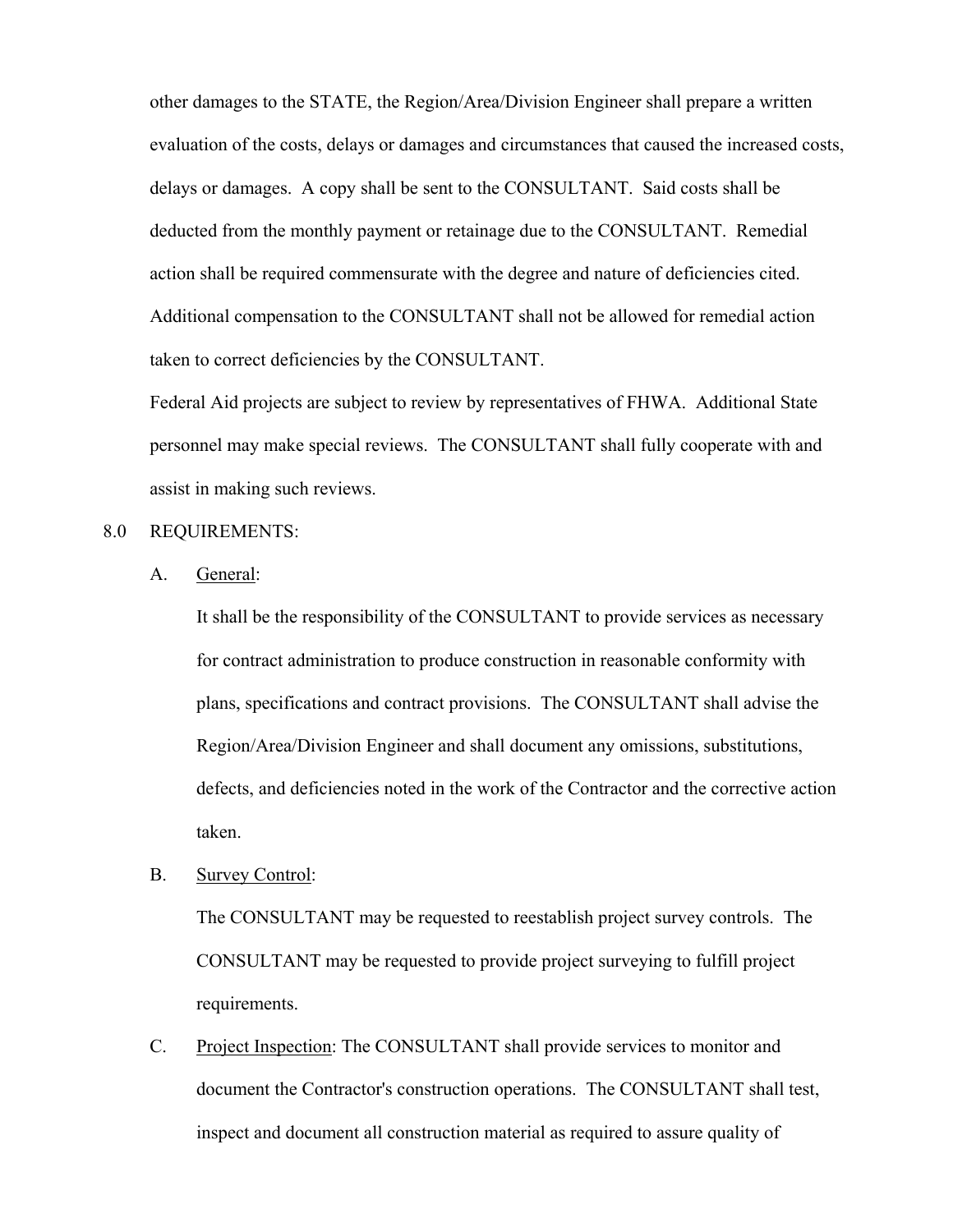workmanship and materials are in reasonable conformity with plans, specifications and other contract provisions. The CONSULTANT may be responsible for monitoring and approving asphalt production. The STATE shall monitor all other off-site activities and fabrication (including pre-stress production). The CONSULTANT shall keep detailed, accurate records of the Contractor's daily operations and significant events that may affect the work. The standard procedures and practices of the STATE for inspections of construction projects are set out in the STATE'S Construction Manual. The CONSULTANT shall have appropriate certifications for inspection of work being performed. The CONSULTANT shall in general, perform inspection services in accordance with these standard procedures and practices and other accepted practices as may be appropriate.

## D. Testing:

 The CONSULTANT shall perform sampling and testing of component materials and completed work items to the extent that will assure materials and workmanship incorporated in each project is in reasonable conformity with plans, specifications and contract provisions. The CONSULTANT shall meet minimum sampling frequencies set out in the STATE'S Testing Manual. The STATE reserves the right to require additional sampling and testing. The CONSULTANT shall be specifically responsible for securing job control samples and utilizing test results to determine acceptability of all materials and completed work items. The CONSULTANT shall be responsible for verification of a certified test report as determined by the Bureau of Materials and Tests, DOT label, DOT stamp, etc., as appropriate. The CONSULTANT shall be responsible for progress record sampling of reinforcing steel. The STATE shall monitor the effectiveness of the CONSULTANT'S testing procedures through surveillance and obtaining testing progress record samples and final record samples.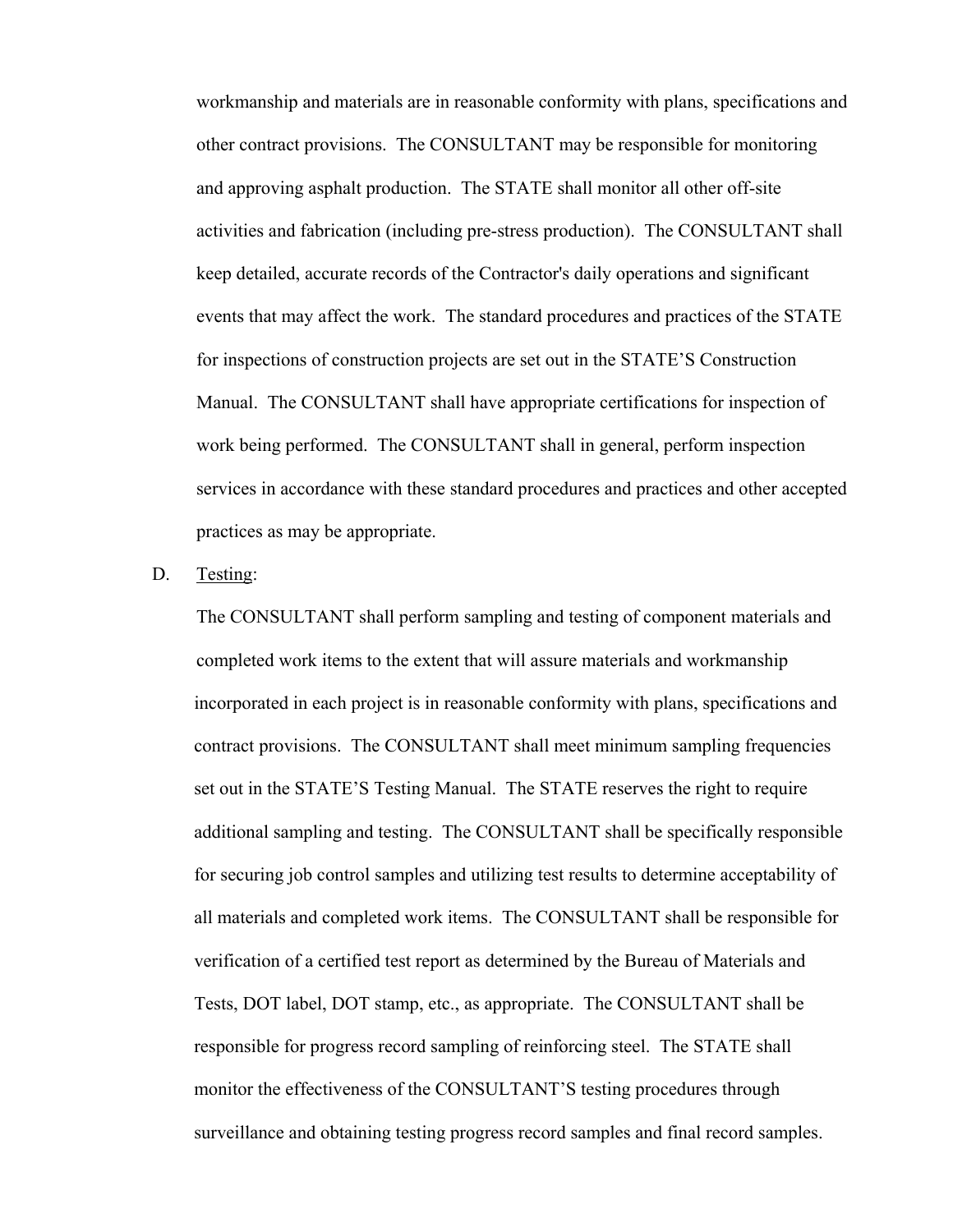Progress record sampling and testing is necessary to verify job control sampling frequencies and test procedures are adequate. The CONSULTANT shall inform the STATE of schedules for sampling and testing as work progresses on each construction contract so sampling can be accomplished by the STATE at the proper time. Sampling and testing shall be as required by the aforementioned ALDOT Testing Manual or as modified by contract provisions. The CONSULTANT shall be responsible for transporting samples to be tested to the appropriate State laboratory. Any testing performed at a laboratory other than the State laboratory shall be handled in a separate AGREEMENT. The CONSULTANT shall perform all required and necessary surveillance, inspection and documentation of project hot-mix asphalt operations.

## E. Management Engineering Services:

The CONSULTANT shall perform all management engineering services necessary to: assure proper coordination of activities of all parties involved in accomplishing completion of projects; maintain complete, accurate records of all activities and events relating to projects; properly document all significant changes to projects; provide interpretations of plans, specifications and contract provisions; make recommendations to the STATE to resolve disputes that may arise in relation to construction contracts; and to maintain an adequate level of surveillance of the Contractor's activities. The CONSULTANT shall perform any other management engineering services normally assigned to a project that are required to fulfill the CONSULTANT'S responsibilities under this AGREEMENT. All recordation and documentation shall be in accordance with standard ALDOT procedures, formats and content. CONSULTANT services include, but are not limited to the following:

 1. Attending and participating in a pre-construction conference for each project. Record significant information revealed and decisions made at conference and if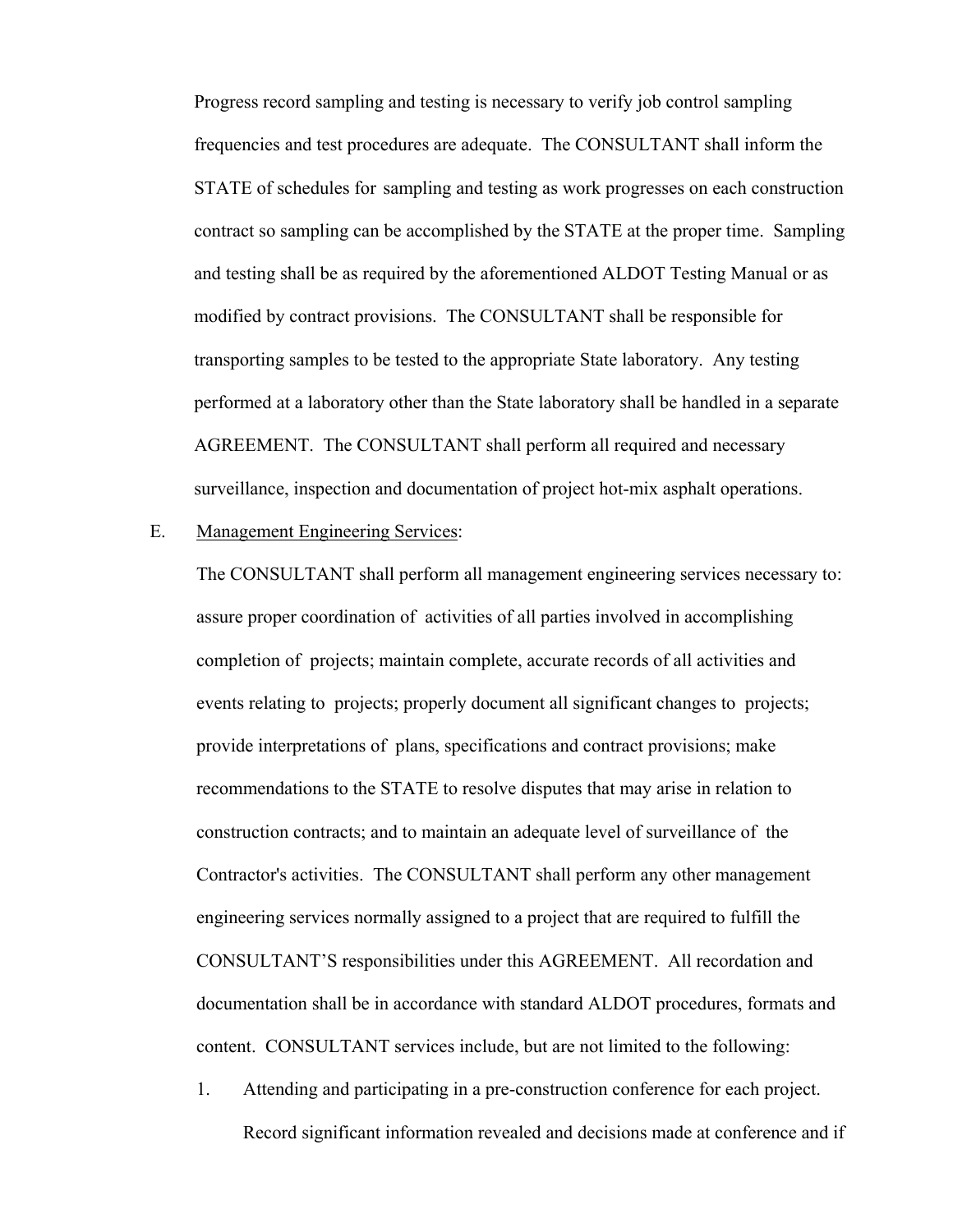requested by the STATE, distribute copies of said minutes to appropriate parties. The CONSULTANT may be required to conduct the pre-construction conference.

- 2. Complete and maintain a full and accurate daily record of all activities and events relating to project. Record all work completed by the Contractor, including quantities of pay items in conformity with Final Estimates preparation procedures and specifications. The CONSULTANT shall immediately report to the Region/Area/Division Engineer changes in pay items, project time or cost as soon as they become known to the CONSULTANT.
- 3. Complete and maintain Project Diaries and Inspector's Daily Reports as requested by the STATE. Said diaries and reports shall be kept up-to-date on a daily basis.
- 4. Maintain a project log of all materials entering into work with proper indication of basis of acceptance for each shipment of material.
- 5. Maintain project records of all sampling and testing accomplished. Analyze such records to ascertain acceptability of materials and completed work items. The field reports shall be recorded in project records within three days. The CONSULTANT shall verify, certify and document work items requiring performance periods (curing period, operational period, etc.).
- 6. Prepare and submit monthly to the Region/Area/Division Engineer a comprehensive tabulation of the quantity of each pay item satisfactorily completed that includes appropriate test reports and/or materials certifications or materials stored to date. Quantities shall be based on daily records and calculations. Calculations shall be properly recorded. The tabulations shall be used for preparation of the Monthly Progress Estimate.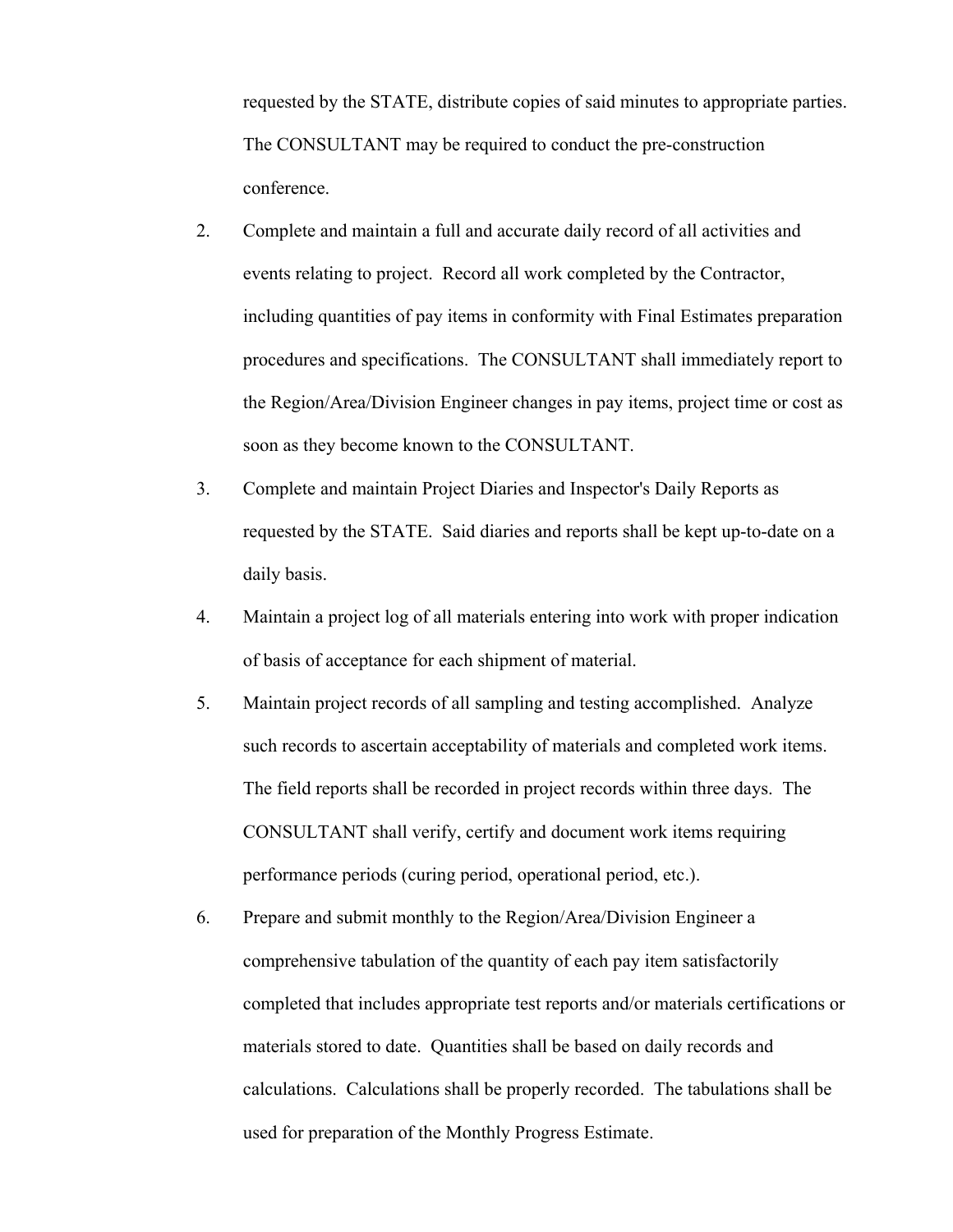- 7. Provide interpretations of plans, specifications and contract provisions. The CONSULTANT shall consult with the Region/Area/Division Engineer when an interpretation involves complex issues or may have an impact on cost or quality of performing said work.
- 8. Field problems are difficulties encountered during construction through circumstance, which may or may not be under the control of the Contractor, requiring a degree of engineering evaluation and decision. Field problems might involve situations such as: out of place piling, out of tolerance work, out of specification materials, structural defects, accidental damage, underground obstructions, etc. These problems may have a significant impact upon the execution, progress, cost or quality of said project. Therefore, it is of paramount importance that problems be resolved expeditiously. The CONSULTANT shall ensure solutions are pursued and implemented as expeditiously as possible. Where a difficulty, problem, or defect of any nature is encountered during construction, the CONSULTANT shall assemble all relevant information to include any proposals from the Contractor. The CONSULTANT shall document and evaluate the same in a concise and orderly manner, by reviewing all information and circumstances. The CONSULTANT shall make recommendations to the Region/Area/Division Engineer for the most expeditious course of action to minimize delays and costs while achieving a structurally acceptable result.

The Engineer of Record (Design Engineer) or State Construction Engineer, depending on the nature of proposal is responsible for structural engineering analysis of the Contractor's proposals, determining acceptability of proposals and meeting the requirements of said design. However, the CONSULTANT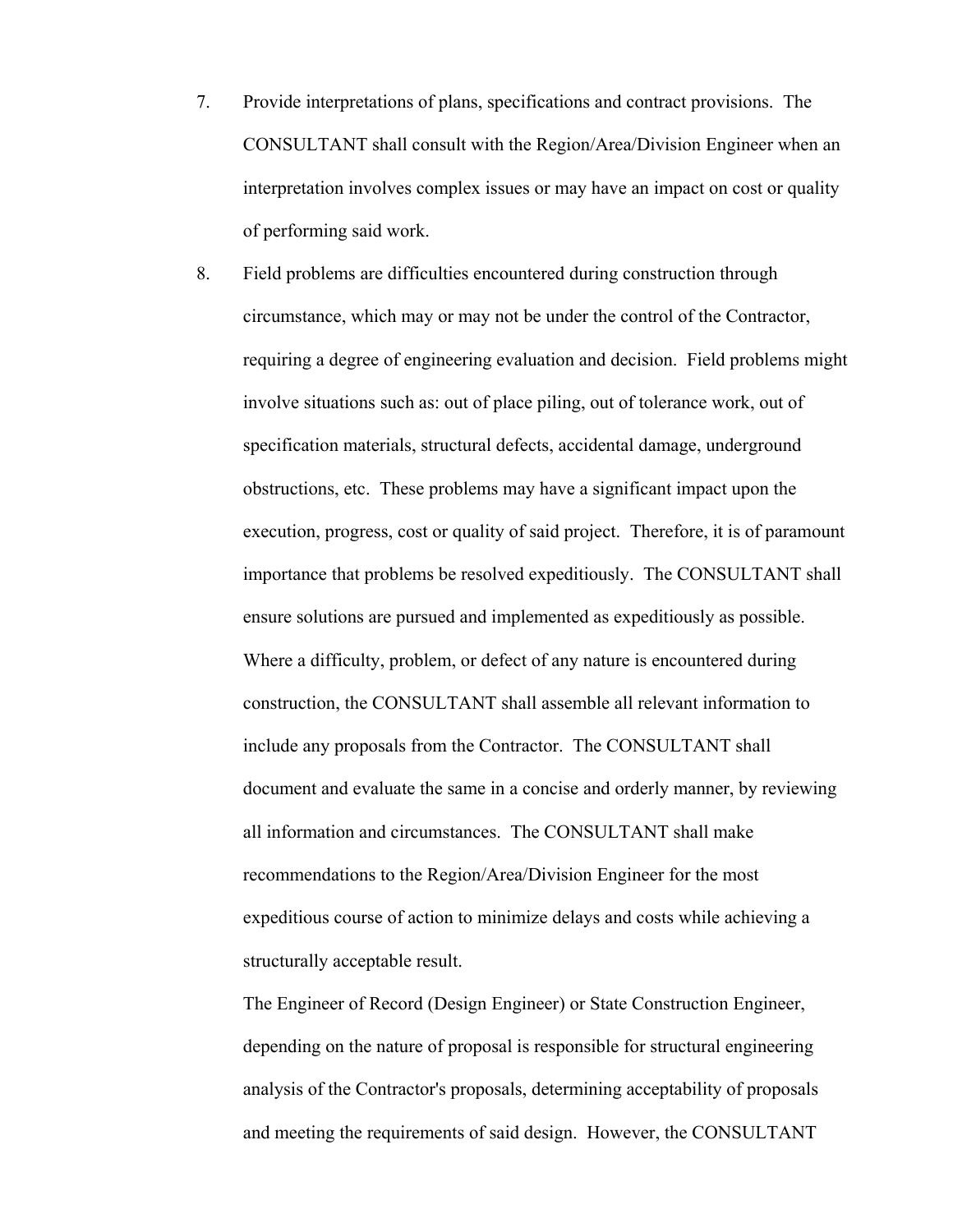shall be responsible for ensuring that the Region/Area/Division Engineer is provided with all relevant information and, in addition, shall appraise and make recommendations to the Region/Area/Division Engineer of all project(s) related circumstances that may have an influence upon the solution.

In particular, the CONSULTANT shall first utilize his own personnel and resources in order to assess the problem and its likely impacts on said project(s). By utilizing CONSULTANT personnel and resources, the CONSULTANT shall assess both technical and contractual implications upon said project(s) of any proposals presented by the Contractor. The CONSULTANT shall consider all likely impacts upon project(s) as regards to costs, delays, potential claims, contract administration, management, any justifiable financial adjustments (increases or decreases, including penalties) to be applied to Construction Contract, and feasibility of the Contractor successfully and expeditiously fulfilling his technical proposals. The CONSULTANT shall make these assessments in order to formulate his recommendations. The CONSULTANT shall then forward the said assessments and recommendations to the Region/Area/Division Engineer, together with any proposals from the Contractor. The CONSULTANT shall be a liaison and cooperate with the STATE in resolution of any problems. Upon resolution and approval of technical solution, the CONSULTANT shall ensure all approved remedial measures are completed in a technically competent and satisfactory manner. The CONSULTANT shall be responsible for any contract administration and management normally associated with implementing remedial measures. In situations where the CONSULTANT does not have direct responsibility for engineering inspection of the item that caused said problem, but where that item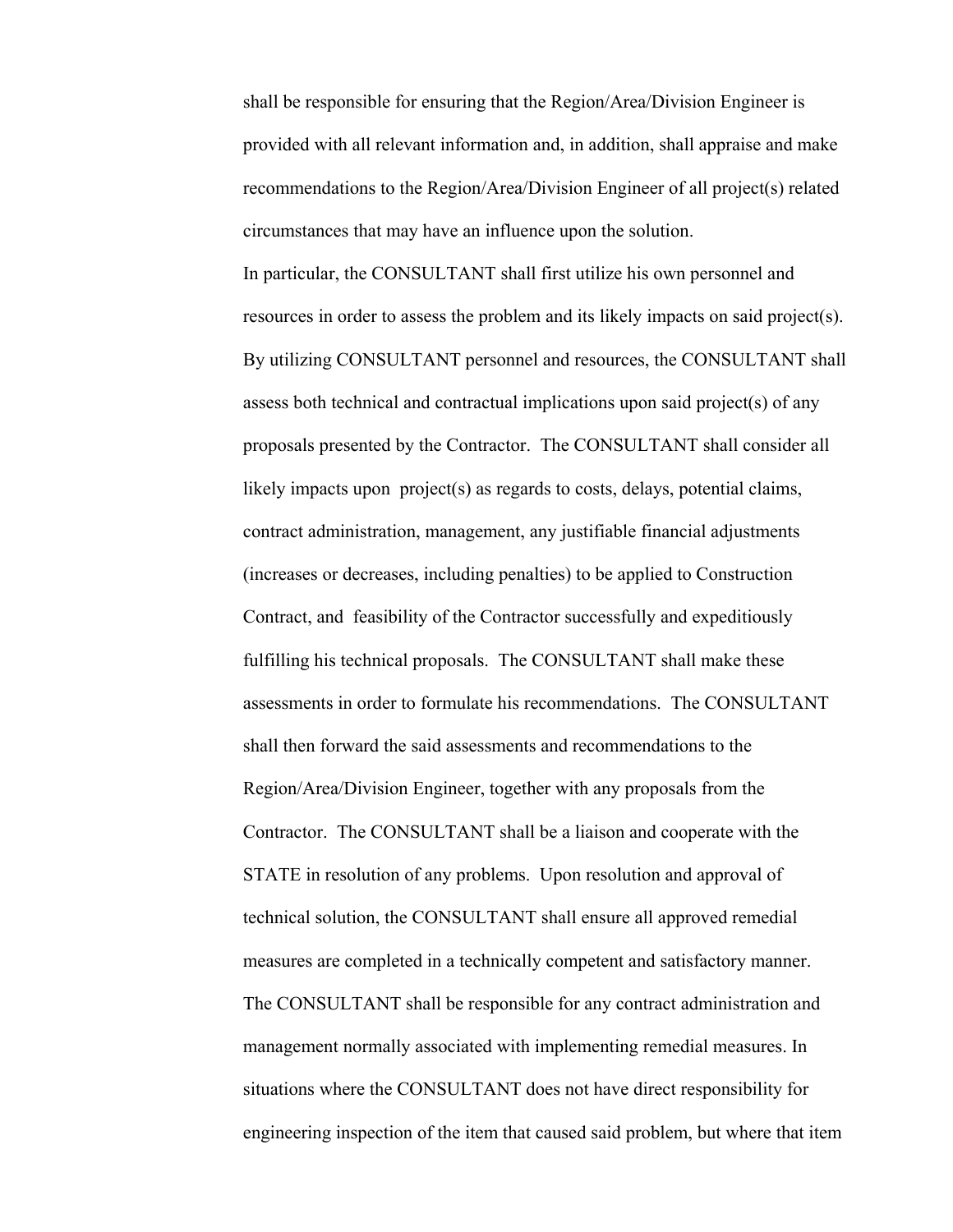is now under his area of control, (example: defective precast components or fabricated steelwork made at a facility under engineering inspection of a different party and later delivered to site), the CONSULTANT shall formulate his assessment and recommendations and cooperate in resolving the problem. In all situations, the CONSULTANT shall ensure all proposals, reviews, assessments, studies, recommendations and decisions are executed expeditiously in order to minimize any delays and costs.

- 9. The CONSULTANT shall analyze changes to plans, specifications or contract provisions and extra work that appear to be necessary to fulfill the intent of said contract. The CONSULTANT shall provide recommended changes to the Region/Area/Division Engineer for approval. Approval of the Region/Area/Division Engineer must be obtained prior to initiating any change or extra work.
- 10. When a modification to the original contract for a project is required, due to a necessary change in character of work, the CONSULTANT, in conjunction with the STATE Project manager, shall negotiate prices with the Contractor and prepare and submit a recommendation to the Region/Area/Division Engineer for approval. The Region/Area/Division Engineer shall prepare the required SUPPLEMENTAL AGREEMENT and obtain all required approvals.
- 11. In the case where the Contractor gives notice, either written or verbal, that certain work to be performed is beyond the scope of construction contract and intends to claim additional compensation, the CONSULTANT shall maintain accurate documentation in accordance with project contract requirements, of the costs involved in such work.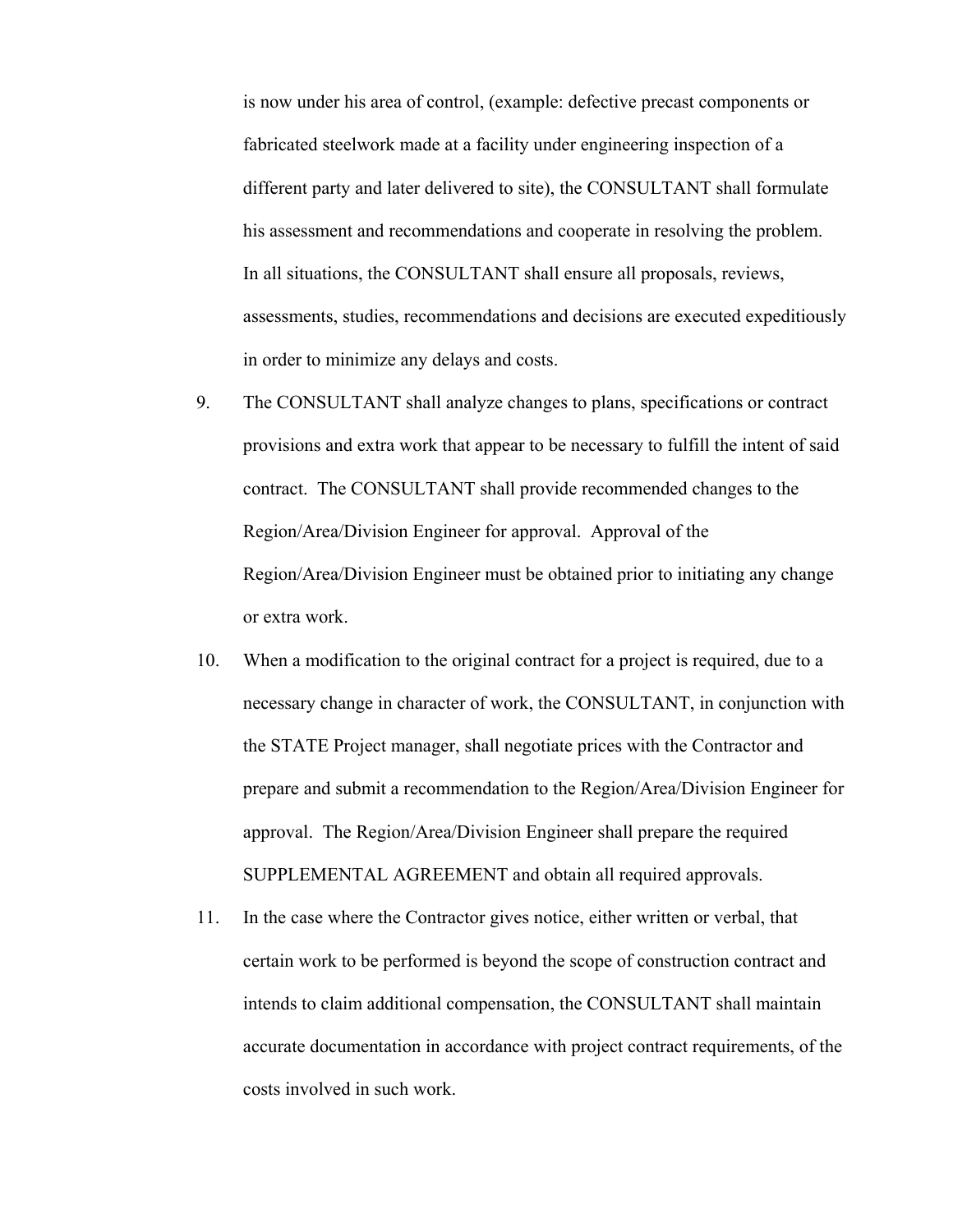- 12. In the case where the Contractor for a project submits a claim for additional compensation, the CONSULTANT shall analyze submittal in conjunction with the Region/Area/Division Construction Engineer. The CONSULTANT may be required to provide recommendation on validity and reasonableness of the requested additional compensation and/or contract time extension. The CONSULTANT shall maintain complete and accurate documentation of work involved in claims.
- 13. In the case where the Contractor for a project submits a request for an extension of allowable contract time, the CONSULTANT shall the analyze request and prepare a recommendation to the Region/Area/Division Engineer covering accuracy of statements and actual effect of delaying factors on completion of controlling work items. The CONSULTANT shall make recommendations weekly, or at other times as necessary, to the Region/Area/Division Engineer on all delays. This recommendation is needed to justify a time extension.
- 14. The CONSULTANT shall prepare and submit to the Region/Area/Division Engineer a final estimate with documentation and one (1) set of record as-built plans for each contract. All changes made to plans, which involve the CONSULTANT, shall be signed and sealed by the CONSULTANT and the Region/Area/Division Engineer. This task must be completed within a timely manner or in accordance with current ALDOT Standard Specifications from the earliest project acceptance date.
- 15. At request of the STATE, the CONSULTANT shall assist appropriate STATE offices in preparing for hearings or litigation that may occur during the term of this AGREEMENT in connection with a project covered by this AGREEMENT.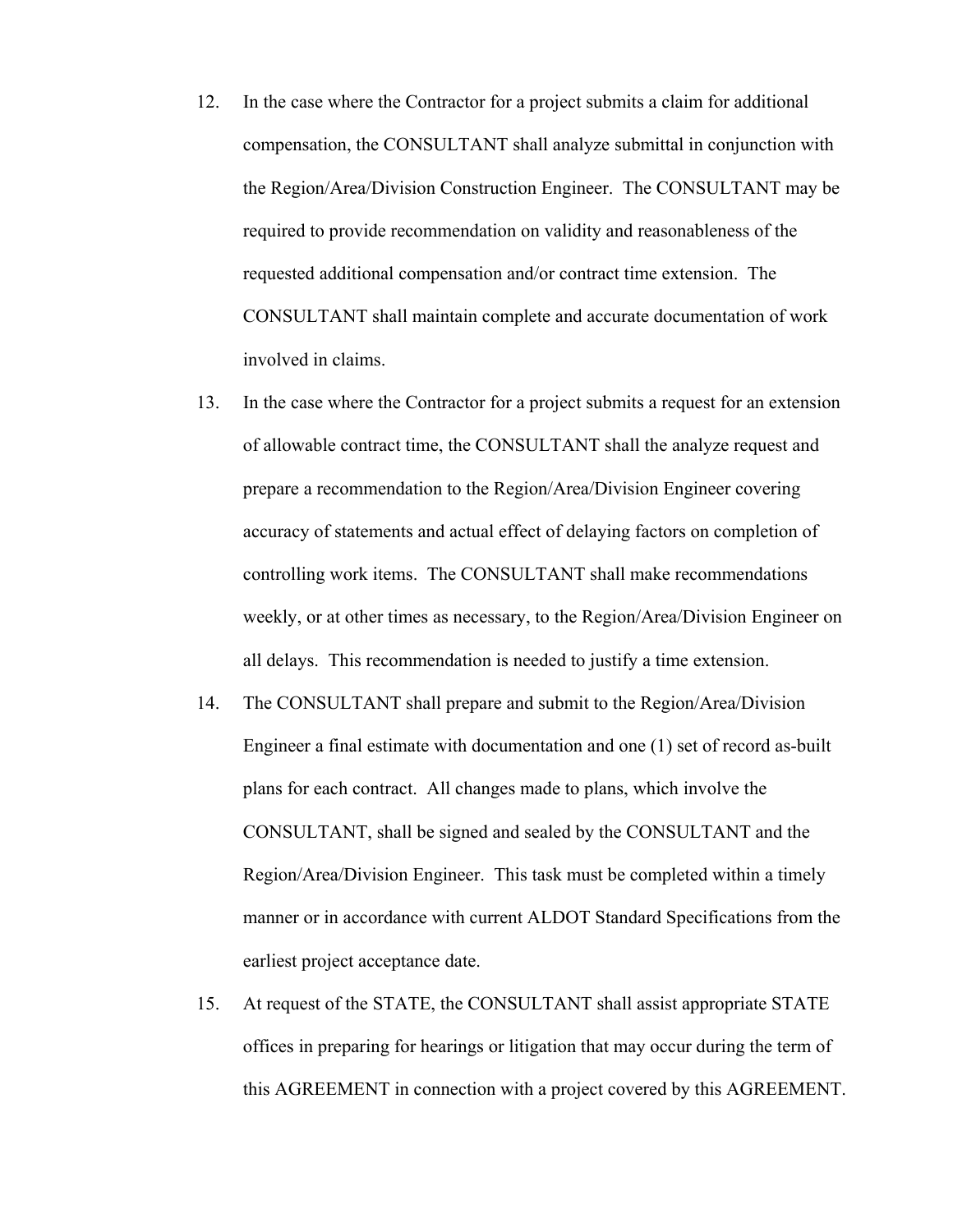- 16. The CONSULTANT shall monitor and document the Contractor's compliance with contract provisions in regard to payment of predetermined wage rates in accordance with State procedures. This includes sub-contractor compliance.
- 17. The CONSULTANT shall review and document the Contractor's compliance with contract requirements concerning Equal Employment Opportunity and Affirmative Action; assist the STATE'S Equal Employment Opportunity Specialist as requested; and, review and document D.B.E. (Disadvantaged Business Enterprises) activities to insure compliance of contract goals.
- 18. The CONSULTANT shall review and document each construction project to the extent necessary to determine whether construction activities violate requirements of any permits. The Project Manager shall notify the Contractor, in writing, of any violations or potential violations and require his immediate resolution of said problem. Violations shall be reported to the Region/Area/Division Engineer immediately.
- 19. Shop drawing/sample submittal and approvals shall be logged by the STATE. Tracking shall include maintaining a log book of the status of each submittal as it progresses through review and approval. The CONSULTANT shall actively encourage all reviewers to accomplish reviews promptly.
- 20. The CONSULTANT shall assist the Contractor and utility companies in resolving conflicts so that any conflicting utilities are timely removed, adjusted or protected to minimize delays to construction operations. Documentation shall be maintained in accordance with the STATE'S procedures.
- 21. The Project Manager and the CONSULTANT for each particular project shall conduct meetings as required with respective Contractor, sub-contractor and/or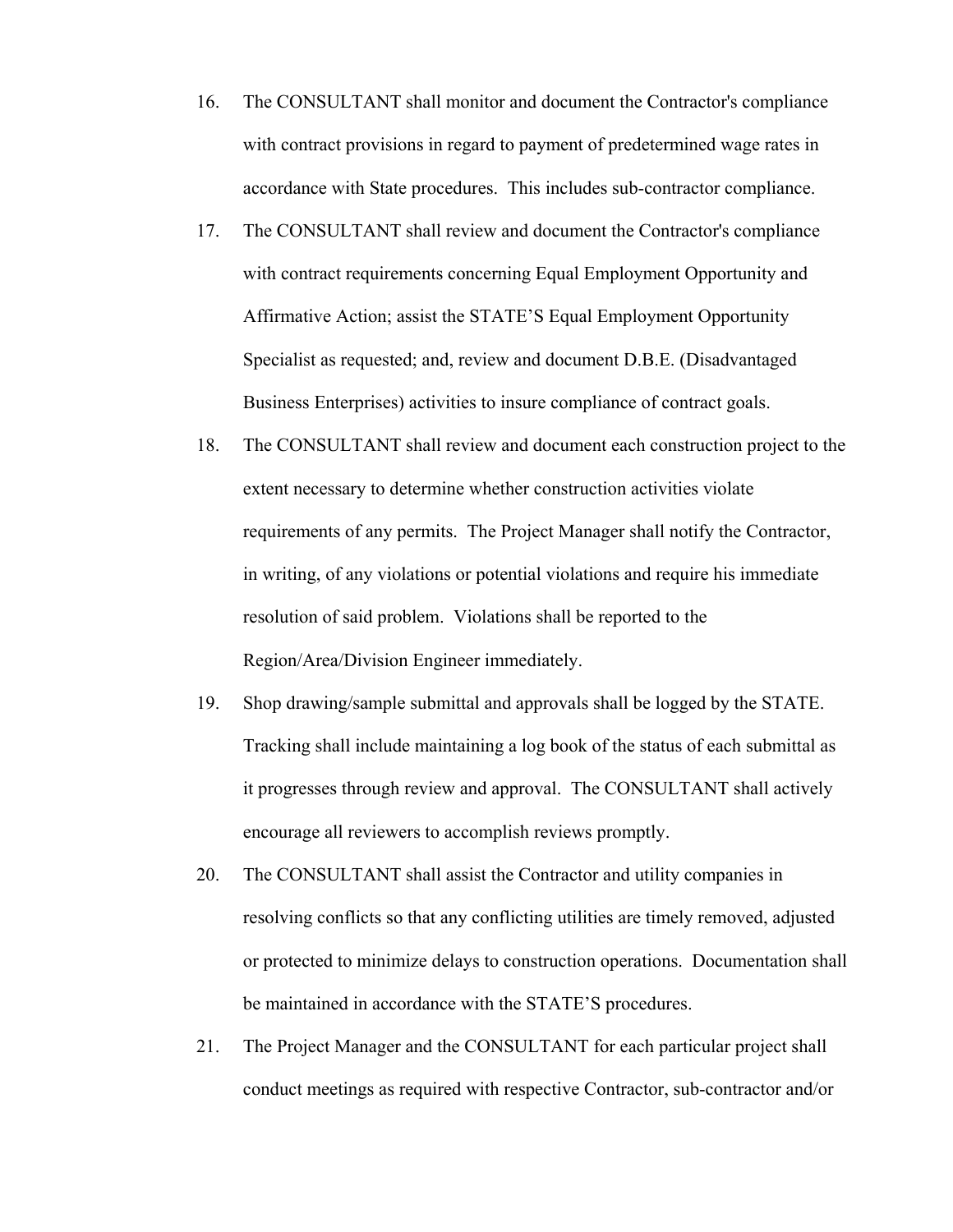utility companies to review plans, schedules, problems or other areas of concern. The results of these meetings shall be recorded in project diary.

- 22. The CONSULTANT may be required to conduct and document field reviews of maintenance of traffic operations after normal working hours, weekends and holidays.
- 23. The CONSULTANT may be required to respond to inquiries from various persons, i.e., public, media, property owners, local agencies, State agencies, Federal agencies, etc., and inform the Region/Area/Division Engineer of these inquiries.
- 24. The CONSULTANT may be required to provide field construction activities in areas of design engineering, vertical and horizontal control, typical sections, cross-sections for monthly estimates and other engineering required to complete construction project.

#### 9.0 PERSONNEL:

A. General Requirements:

The CONSULTANT shall provide a sufficient number of qualified personnel as directed by the STATE to effectively carry out its responsibilities under this AGREEMENT.

#### B. Personnel Qualifications:

The CONSULTANT shall utilize only competent personnel who are qualified by experience and education. The CONSULTANT shall submit, in writing, to the Region/Area/Division Engineer the name of all personnel to be considered for assignment to said construction projects, together with a detailed resume of each person's qualifications and copies of current certifications with respect to salary, education and experience. The CONSULTANT'S personnel approval request shall be submitted at least two weeks prior to and approved by the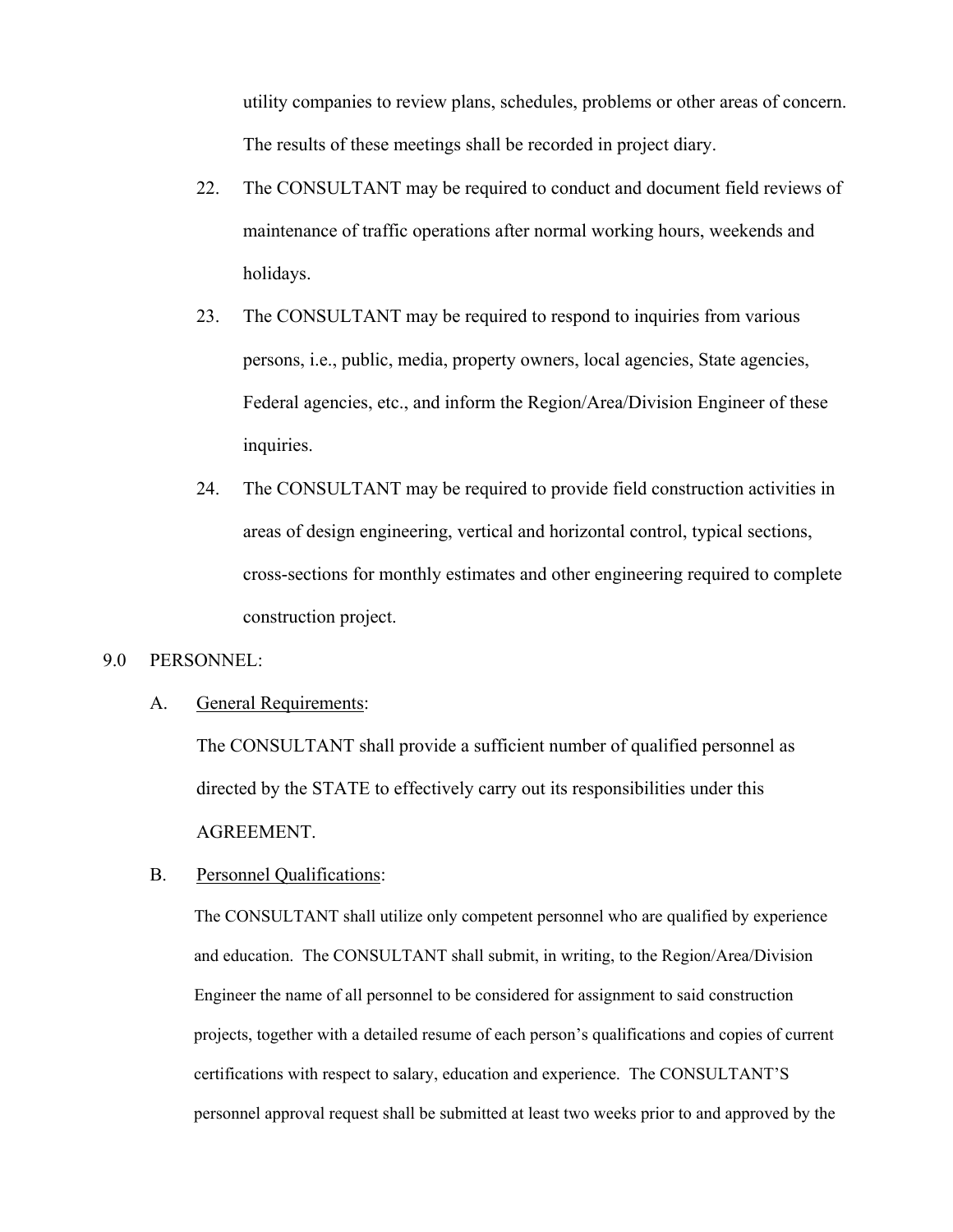Region/Area/Division Engineer prior to the date an individual is to report to work. Listed below are minimum qualifications and job descriptions for the CONSULTANT'S personnel that may be working on various projects under this AGREEMENT.

#### PROJECT MANAGER:

Minimum Qualifications:

- Ten years of experience in construction inspection, surveying or highway materials testing and inspection or a Bachelor of Science degree in Civil Engineering or Registered Professional Engineer with five years of experience in construction inspection, surveying or highway materials testing and inspection. One or more of the following certifications may be required as approved by the Region/Area/Division Engineer.
- Certified Asphalt Technician Level I Field Tester
- Certified Level II Quality Management Technician
- Certified Asphalt Roadway Technician
- Work Zone Safety Certification
- Certified Concrete Technician (ACI and ALDOT certification)
- Radiological Safety Course Certification
- Qualified Credentialed Inspector (QCI)

Job Description:

This is administrative and technical work in Civil Engineering. The employees in said class shall act as the first contact between contractor and the STATE. The Project Manager shall be responsible for supervision of all employees assigned to the said project. The Project Manager shall ensure that a project is built in accordance with project plans and specifications under which contract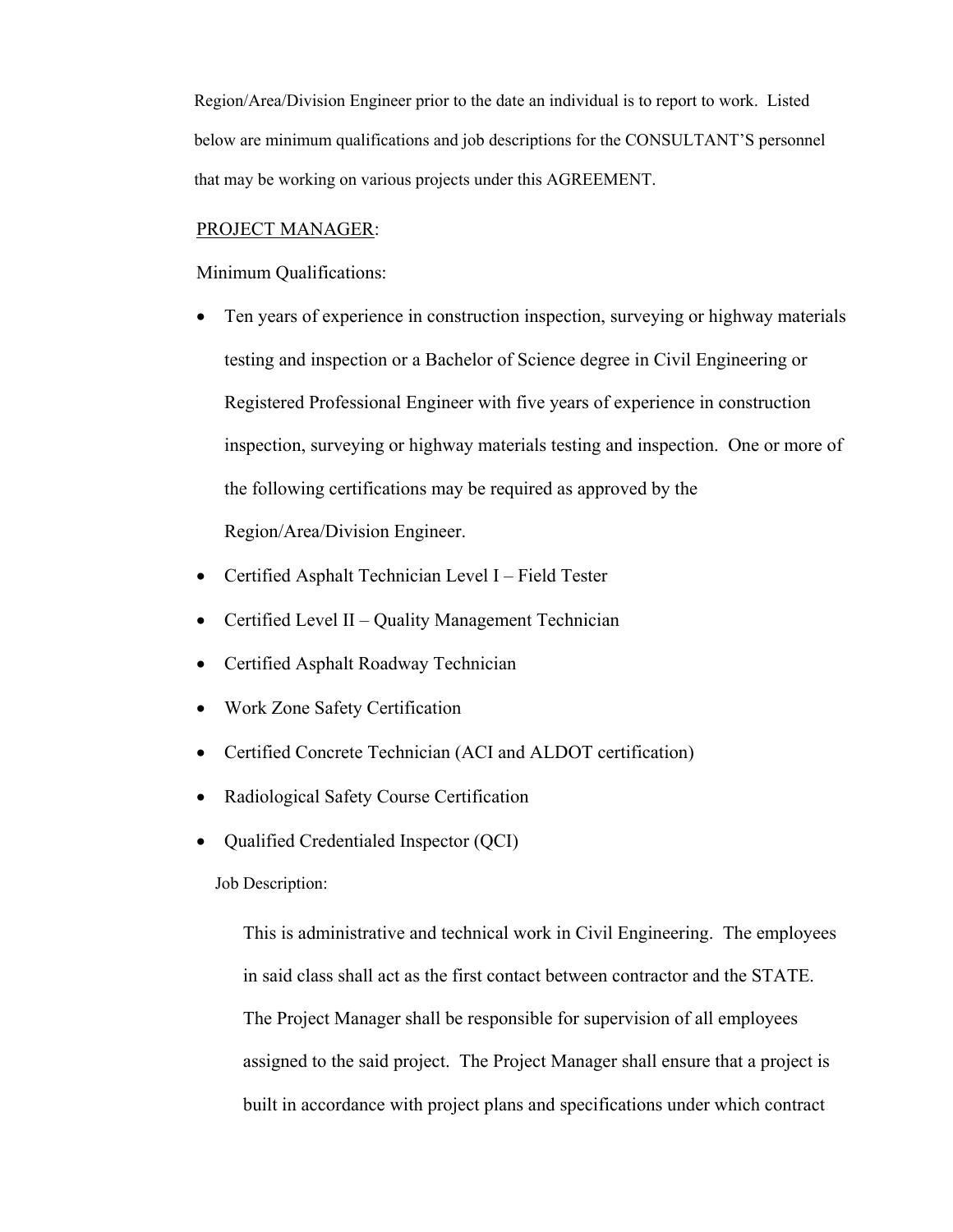was awarded. The Project Manager shall report directly to the District Manager's or the Region/Area/Division Engineer's designated representative. SENIOR INSPECTOR:

Minimum Qualifications:

- Eight years of experience in construction inspection, surveying or highway materials testing and inspection or a Bachelor of Science degree in Civil Engineering or Registered Professional Engineer with two years of experience in construction inspection, surveying or highway materials testing and inspection. One or more of the following certifications as necessary and approved by the Region/Area/Division Engineer. Inspectors who are to perform a specific task shall be certified in said field.
- Certified Asphalt Technician Level I Field Tester
- Certified Level II Quality Management Technician
- Certified Concrete Technician (ACI and ALDOT Certification)
- Certified Asphalt Roadway Technician
- Work Zone Safety Certification
- Radiological Safety Course Certification
- Oualified Credentialed Inspector (OCI)

Job Description:

This is skilled sub-professional engineering work in the field or office. Employees in said class shall act as the Assistant Project Manager and be responsible for reviewing and directing inspection duties of all project inspectors. The Senior Inspector shall be capable of surveying and drafting, as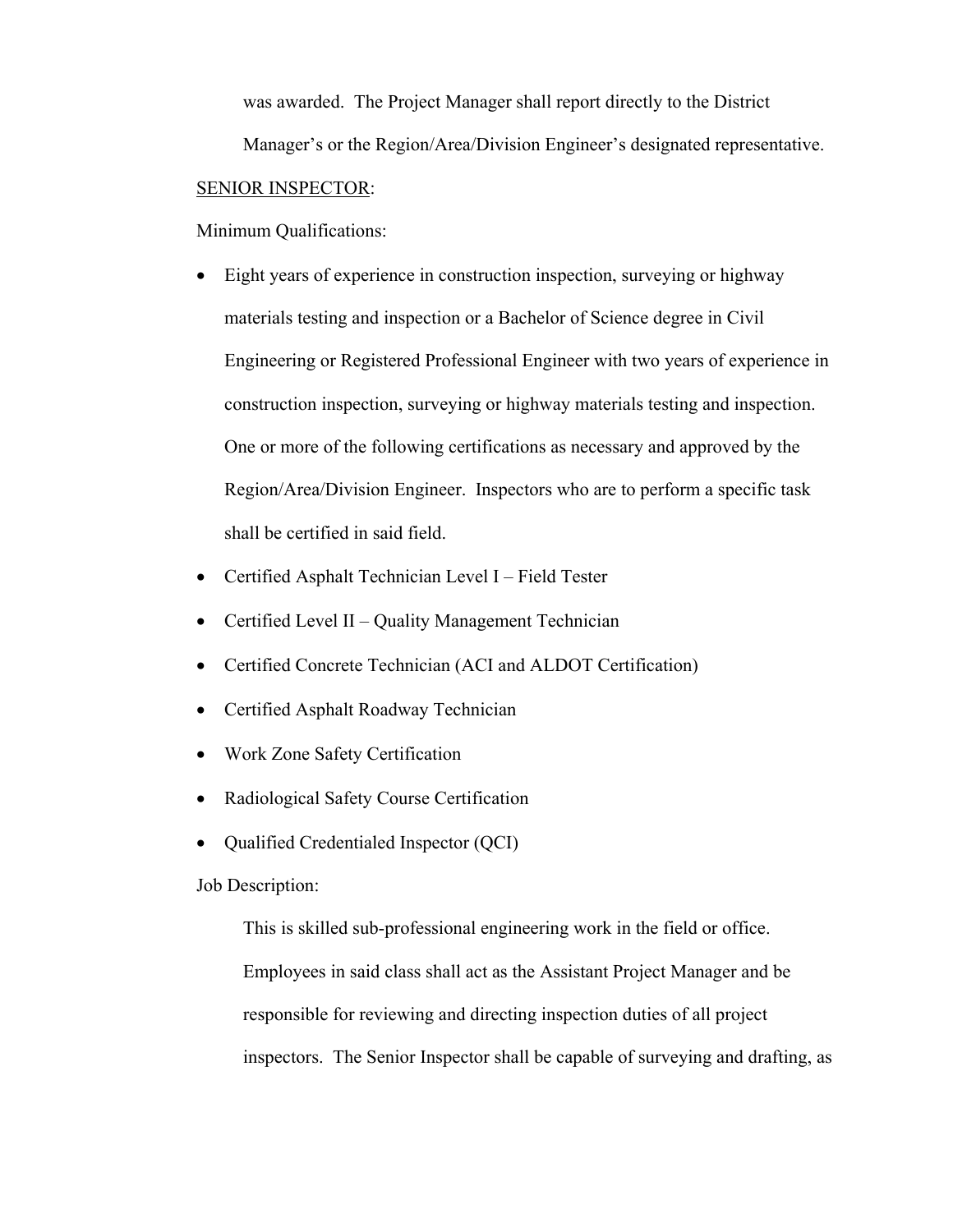they apply to documenting and inspection, of a construction project. The Senior Inspector shall report directly to Project Manager.

#### LEVEL II INSPECTOR:

Minimum Qualifications:

- Five years of experience in construction inspection, surveying or highway materials testing and inspection or a Bachelor of Science degree in Civil Engineering with one year of experience in construction inspection, surveying or materials testing and inspection. One or more of the following certifications as necessary and approved by the Region/Area/Division Engineer. Inspectors who are to perform a specific task shall be certified in said field.
- Certified Asphalt Technician Level I Field Tester
- Certified Concrete Technician (ACI and ALDOT Certification)
- Certified Asphalt Roadway Technician
- Work Zone Safety Certification
- Radiological Safety Course Certification
- Qualified Credentialed Inspector (QCI)

Job Description:

This is skilled sub-professional engineering work in the field or office. Employees in said class shall follow standard procedures in documenting construction projects and inspecting job activities to verify they are in compliance with project plans and specifications. The inspector shall be responsible for completing a daily report documenting labor and equipment used by contractor to include a description of work performed and any pertinent conversations with contractor. The inspector will assist with office work such as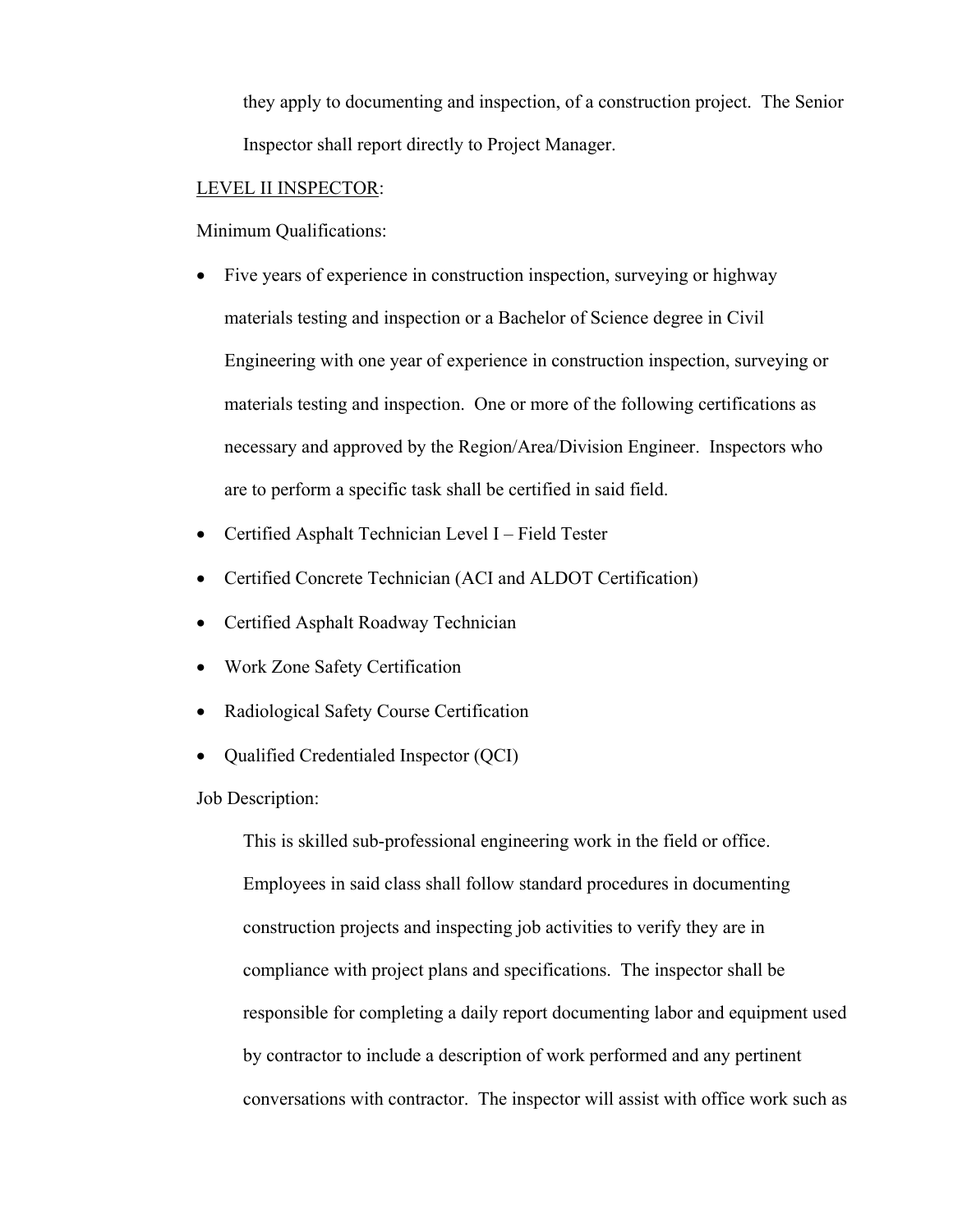plotting cross-sections and computing earthwork quantities. The inspector shall report directly to Senior Inspector and/or Project Manager.

#### LEVEL I INSPECTOR:

Minimum Qualifications:

- Some experience in construction inspection, surveying or highway materials testing and inspection is preferred. One or more of the following certifications as necessary and approved by the Region/Area/Division Engineer. Inspectors who are to perform a specific task shall be certified in that particular field.
- Certified Asphalt Technician Level I Field Tester
- Certified Concrete Technician (ACI and ALDOT Certification)
- Certified Asphalt Roadway Technician
- Work Zone Safety Certification
- Radiological Safety Course Certification

Job Description:

This is sub-professional engineering work in the field or office. Employees in said class shall follow standard procedures in documenting construction projects and inspecting job activities to verify they are in compliance with project plans and specifications. The inspector shall be responsible for completing a daily report documenting labor and equipment used by contractor to include a description of work performed and any pertinent conversations with contractor. The inspector shall assist with office work such as plotting cross-sections and computing earthwork quantities. The inspector shall report directly to Senior Inspector and/or Project Manager.

#### ADMINISTRATIVE ASSISTANT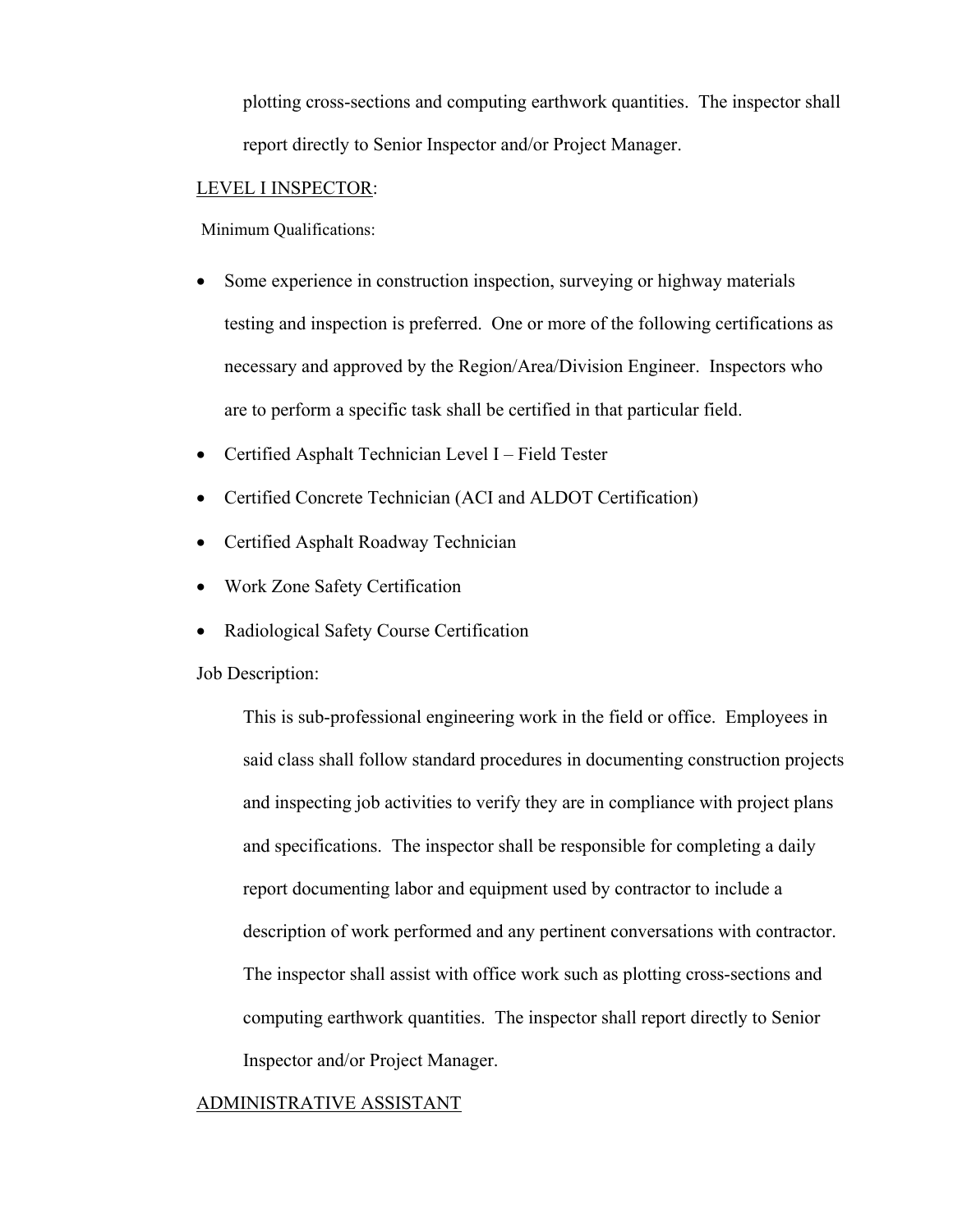Minimum Qualifications:

- A high school diploma or a GED certificate.
- Job Description:

Employees in this class may perform a variety of clerical duties. These duties may include data entry, filing documents, sorting mail, typing documents, taking dictation, proofreading documents, making copies, greeting and directing the public, taking telephone messages, posting records, or making simple calculations.

#### PROFESSIONAL CIVIL ENGINEER

Minimum Qualifications:

- Must possess a Professional Engineer's License as issued by the Alabama State Board of Licensure for Professional Engineers and Land Surveyors and must have at least one year of professional civil engineering experience.
- Oualified Credentialed Inspector (OCI)

Job Description:

This is advanced professional work in the field of civil engineering. Employees in said class perform a variety of complex engineering duties associated with planning, geodetic surveys, location, design, construction or maintenance of roads, bridges, buildings, or other civil engineering projects.

#### TARGET PERSON

Minimum Qualifications:

- Six months experience in surveying.
- Job Description:

This is sub-professional work in the field or office. Employees in said class follow standard procedures in carrying out field or office assignments related to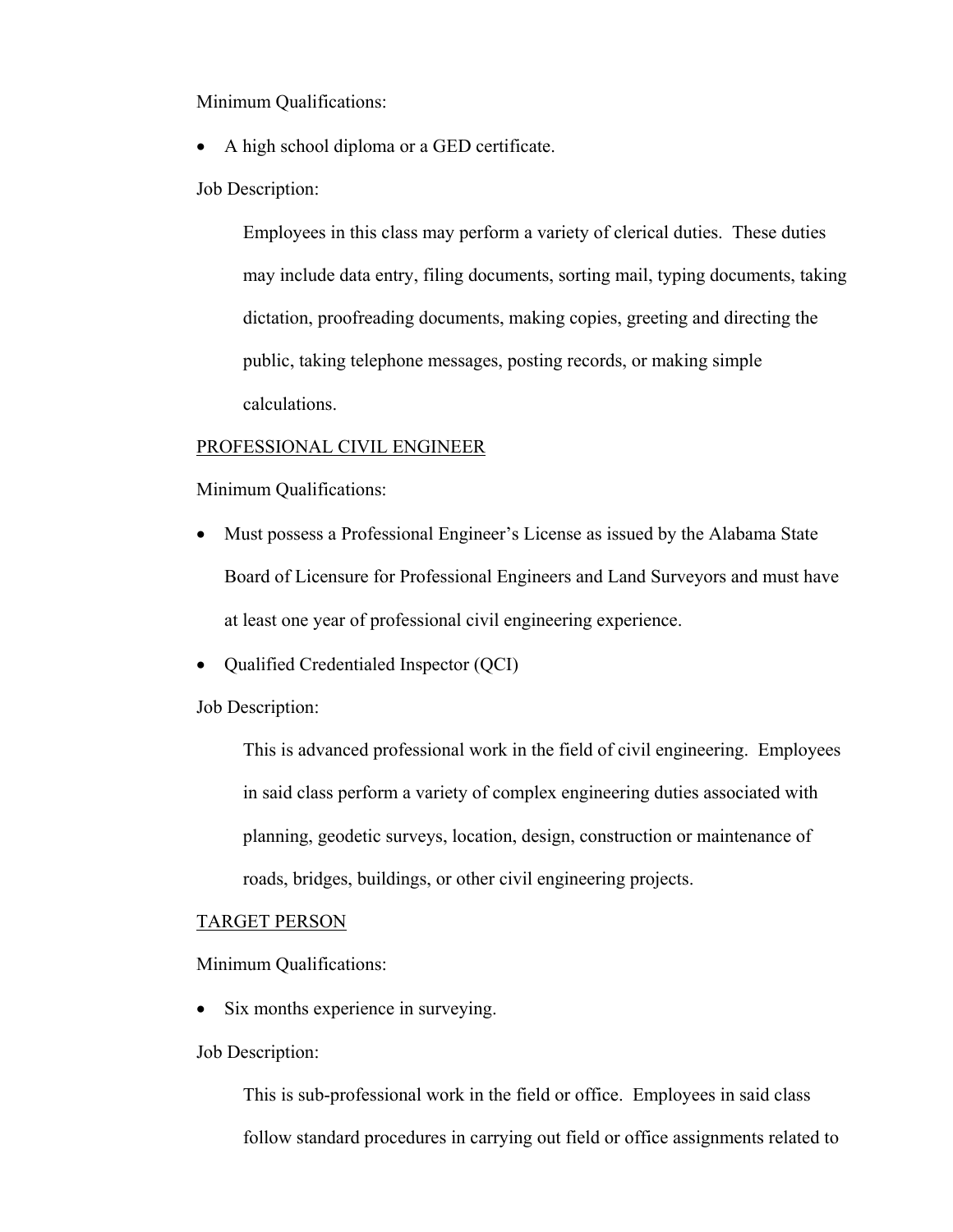surveying for construction projects. Limited instrument use for construction and right-of-way stakeout, obtaining quantity cross-sections, spot checking location and elevation of different construction activities such as form work, setting of girders, pipe grades and blue top elevations as well as cutting line constitute the main activities.

# INSTRUMENT PERSON

Minimum Qualifications:

• Two years experience in surveying.

#### Job Description:

This is skilled sub-professional surveying work in the field or office. Employees in said class follow standard procedures in carrying out field or office assignments related to surveying for construction projects. Employees in said class may be in charge of checking of contractor's work, obtaining quantity cross-sections, and staking right-of-way. Said employee must be able to operate several types of surveying equipment. The ability to read/comprehend contract plans, take and reduce field notes and complete daily reports is essential. The position shall report directly to Field Supervisor or Project Manager.

#### FIELD SUPERVISOR

Minimum Qualifications:

 Four years experience in surveying with at least one year of experience as a construction survey party chief.

#### Job Description:

This is supervisory and technical surveying work in the field or office. Employees in said class are in charge of making daily work assignments,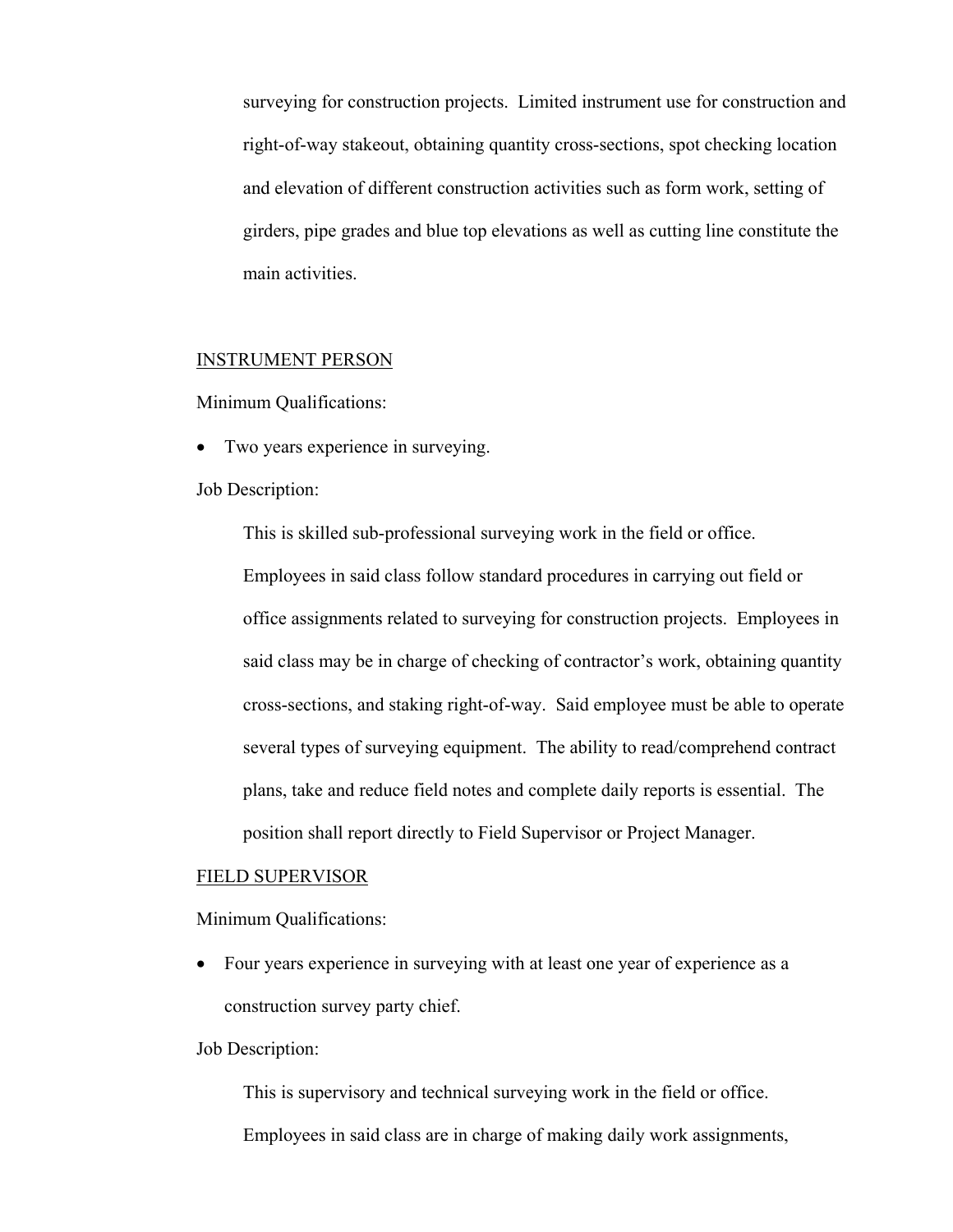interpreting and reading construction plans, and directing surveying activities involved with checking contractor's work, obtaining quantity cross-sections, and staking right-of-way. Work is performed with considerable independence, but is reviewed for conformance with established policies, procedures, and applicable State laws. The ability to calculate horizontal and vertical positions as well as quantities for payment, communicate in writing and orally, and instruct personnel in the use of equipment is essential. Said position shall report directly to Project Manager or Professional Land Surveyor.

#### PROFESSIONAL LAND SURVEYOR

Minimum Qualifications:

 Must possess a Professional Land Surveyor's License as issued by the Alabama State Board of Licensure for Professional Engineers and Land Surveyors and have at least one year of experience as a Professional Land Surveyor.

Job Description:

This is supervisory professional surveying work in the field or office as required by Alabama State Law. Employees in said class shall insure compliance to standards of practice for surveying in the State of Alabama and conformance with established policies and procedures for surveys which involve the staking of right-of-way.

# C. STAFFING:

The STATE shall determine number and type of personnel needed to adequately staff and carry out responsibilities of said scope of service. The qualifications of each person proposed for assignment must be reviewed and approved in writing by the Region/Area/Division Engineer. An individual previously approved whose performance is later determined by the STATE to be unsatisfactory shall be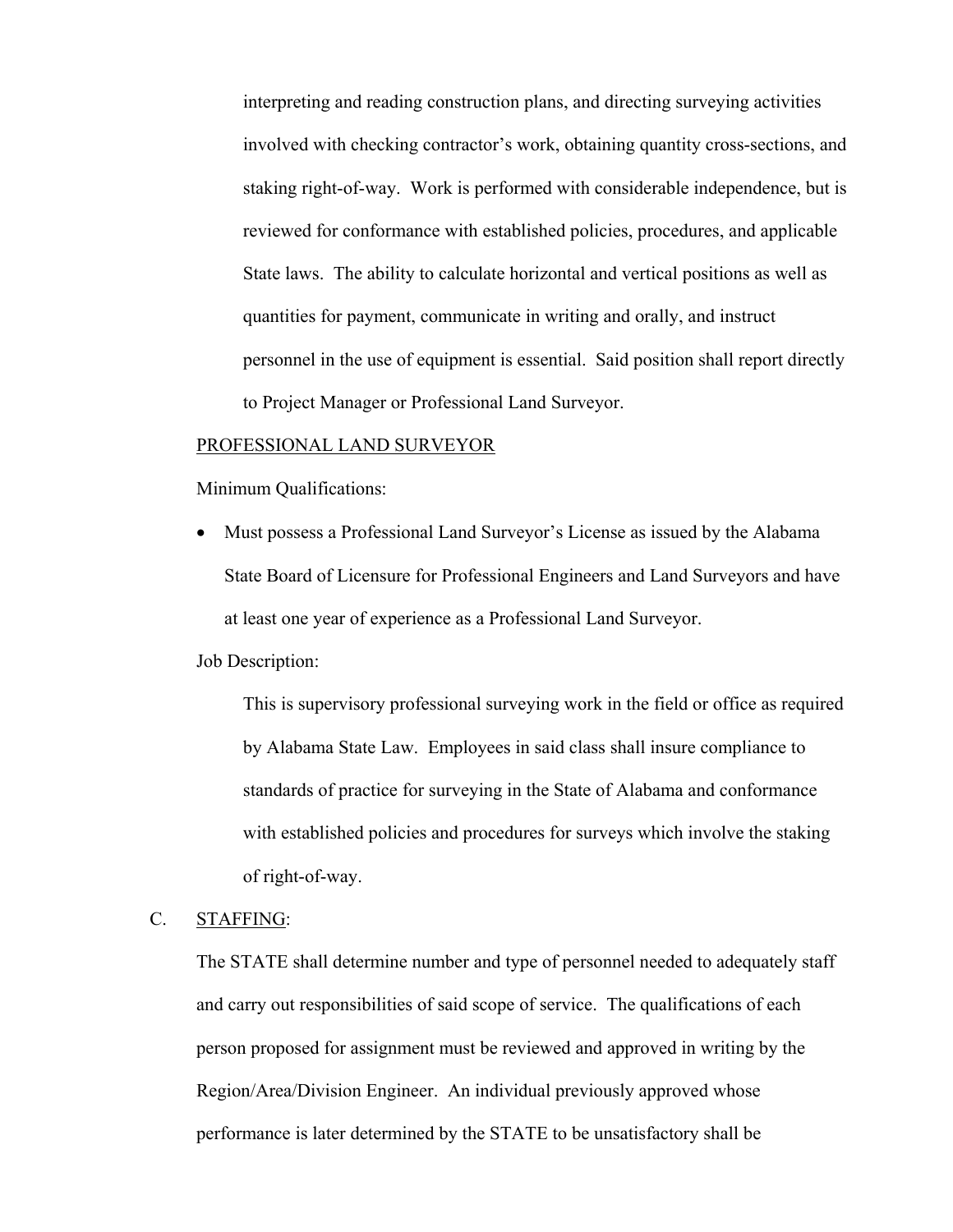immediately removed and replaced by the CONSULTANT within one week after notification. The CONSULTANT shall maintain an appropriate staff, as approved by the Region/Area/Division Engineer, after completion of construction to complete the final estimate. Qualified personnel, thoroughly familiar with all aspects of construction and final measurements of various pay items, shall be available to resolve disputed final pay quantities until appropriate contract is finalized.

As the Contractor's operations on a contract diminish, the CONSULTANT shall reduce number of personnel assigned to said project as appropriate. Any adjustment of the CONSULTANT forces as directed by the Region/Area/Division Engineer shall be accomplished within one week after notification. The CONSULTANT shall, at all times, provide project personnel to ensure proper staffing is maintained. Personnel on a specific project shall be rotated to keep overtime to a minimum. The Project Manager shall be responsible to schedule the CONSULTANT employee work hours to avoid overtime. This shall include varying employee work hours, or the use of shift work, or rescheduling employee normal work hours in advance of expected overtime. The method of schedule modification shall be approved by the Region/Area/Division Engineer. If overtime is not held to a minimum, then SECTION 1, 7.0 (Cooperation and Performance of the CONSULTANT) of this AGREEMENT shall be enforced to replace personnel. If construction contract is suspended, the CONSULTANT'S forces shall be adjusted at the direction of the Region/Area/Division Engineer to correspond with type of suspension. In the event of a construction contract suspension which requires the removal of CONSULTANT forces from project, the CONSULTANT shall be allowed up to a maximum of five (5) days to demobilize, relocate or terminate such forces.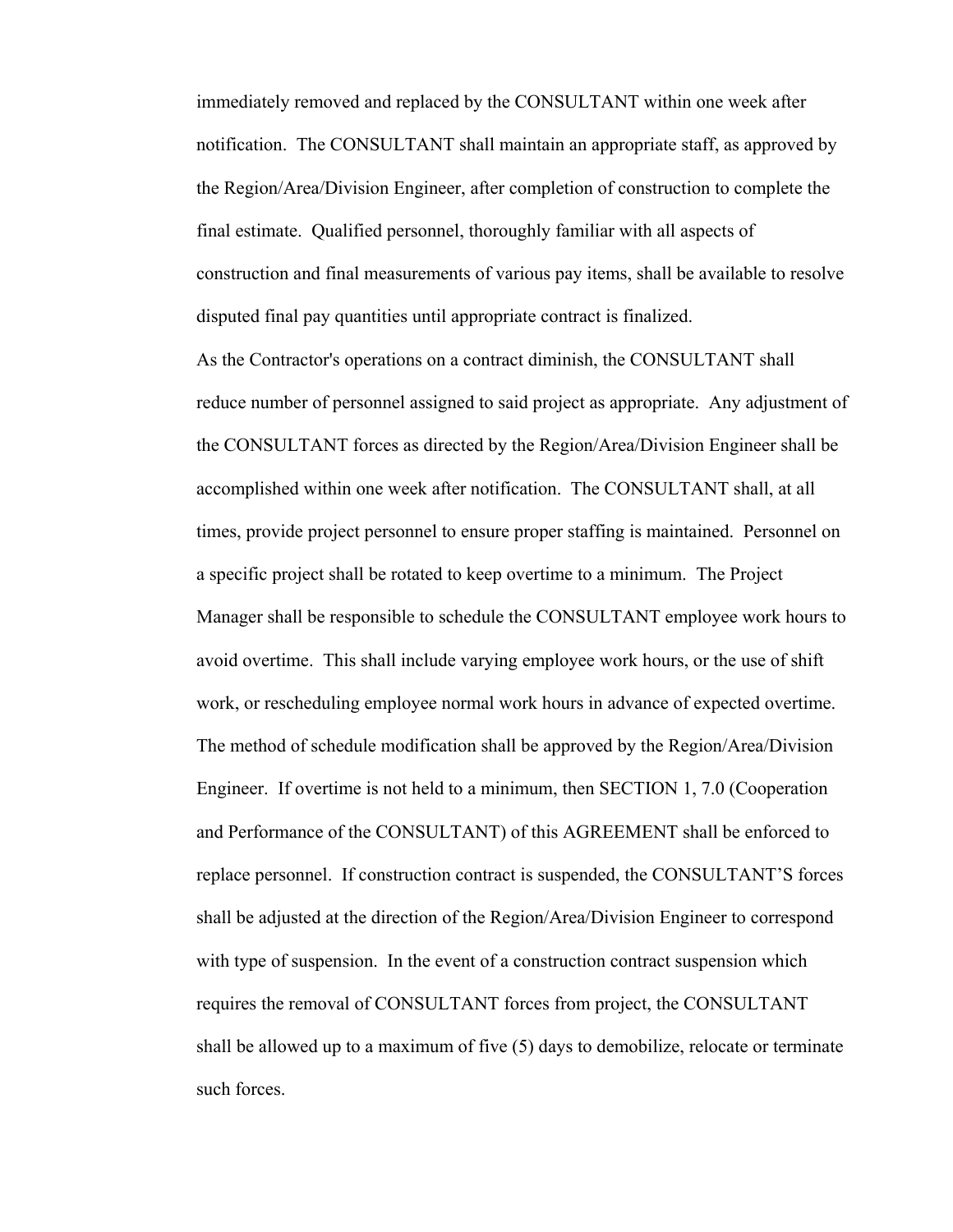Should the STATE determine a need for additional classifications not set forth in this AGREEMENT, the classifications and hourly pay ranges shall be established based on mutual AGREEMENT with the CONSULTANT.

#### D. CERTIFICATION - Licensing for Equipment and Personnel:

The CONSULTANT shall be responsible for obtaining proper certification and licenses for equipment and personnel used on any project. Licensing of nuclear testing devices shall be obtained through the appropriate agencies. Only technicians approved by the STATE shall be authorized to operate nuclear testing devices. The CONSULTANT shall be responsible for monitoring activity (i.e. film badges/radiation levels) of their technicians who operate nuclear testing devices. Other certifications for technicians such as concrete, Asphalt Roadway, Asphalt Plant, American Traffic Safety Services Association (ATSSA) Worksite Supervisors and others if applicable shall be required. Construction Inspectors work qualifications shall be as shown in SECTION 1, Paragraph 9.0 B of this AGREEMENT.

# 10.0 SUBCONSULTANT SERVICES:

Upon written approval of the STATE and prior to performance of work, the CONSULTANT may subcontract for engineering surveys, materials testing, or specialized professional services. The Region/Area/Division Engineer shall verify qualifications of personnel used by sub-consultant.

## 11.0 OTHER SERVICES:

The CONSULTANT shall, upon written authorization by the Region/Area/Division Engineer, perform any additional services not otherwise identified in this AGREEMENT as may be required by the STATE in connection with said Project(s).

12.0 CLAIMS REVIEW: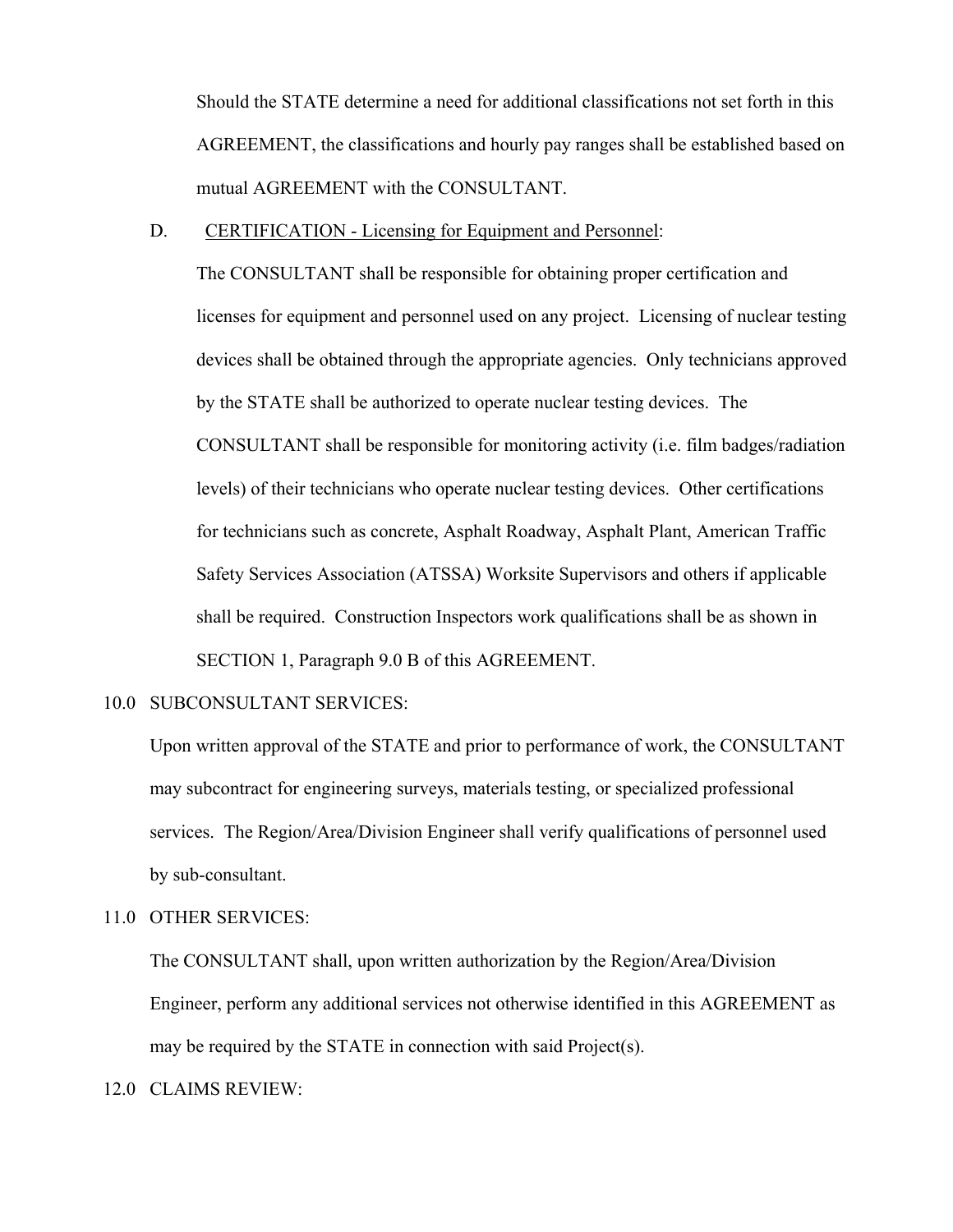In the event the Contractor for said project submits a claim for additional compensation and/or time after the CONSULTANT shall, by written request from the STATE, analyze the claim, prepare recommendation to the Region/Area/Division Engineer covering validity and reasonableness of charges and/or assist in negotiations leading to the settlement of said claim. Compensation for these services shall be mutually agreed between the STATE and the CONSULTANT prior to performance of said Services.

A. The CONSULTANT shall, upon written request by Region/Area/Division Engineer, assist appropriate STATE Offices in preparing for arbitration hearings or litigation that occur after the CONSULTANT'S contract time in connection with the project covered by this AGREEMENT.

The CONSULTANT shall, upon written request by Region/Area/Division Engineer, provide qualified Engineers and/or Engineering Technicians to serve as engineering witnesses, provide exhibits, and otherwise assist the STATE in any litigation or hearings in connection with said construction contract(s).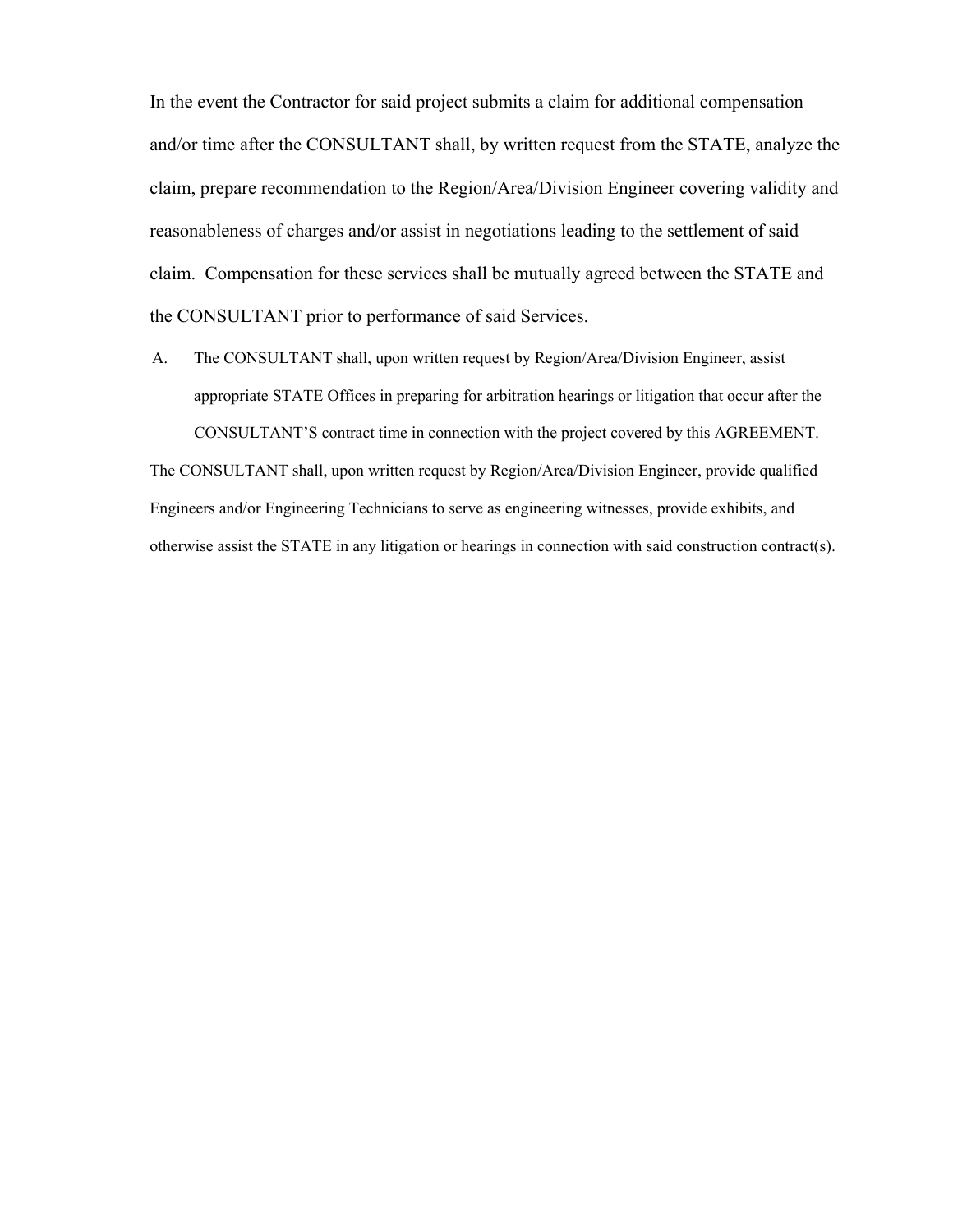# **EVALUATION**

Firms interested in performing the work will be considered on the basis of information in the files and submittal of the following in written form (limited to three pages):

- 1. Statement of names and QCP registration numbers of individuals involved in this project. (10%)
- 2. Statement as to professional standing including any pending controversies outstanding. If none exists, such a statement should be made. (10%)
- 3. Statement of experience in the fields that the proposed services are requested and work of similar nature which the proposed staff for requested services was in responsible charge. Proposed staff names and experience are to be provided. (40%)
- 4. Statement of availability and adequacy, in both number and quality of remaining staff, to perform all other functions needed in the proposed services. (40%)

**Submit Statement of Interest** 

# **TO EXPRESS INTEREST**

Click on the button above to submit your statement of interest and qualifications to us as an attachment via e-mail. Please remember that your statement of interest must be three pages or less and **must** be identified with **Construction Engineering and Inspection Services, Statewide**. If you are unable to e-mail your statement of interest to us, please call us at the number below. All statements of interest must be received prior to close of business, 4:00 p.m. Central Time on Friday, November 30, 2018. After submittal, if you have not received confirmation of receipt from the Department by the end of the next business day, please contact us at (334) 242-6868.